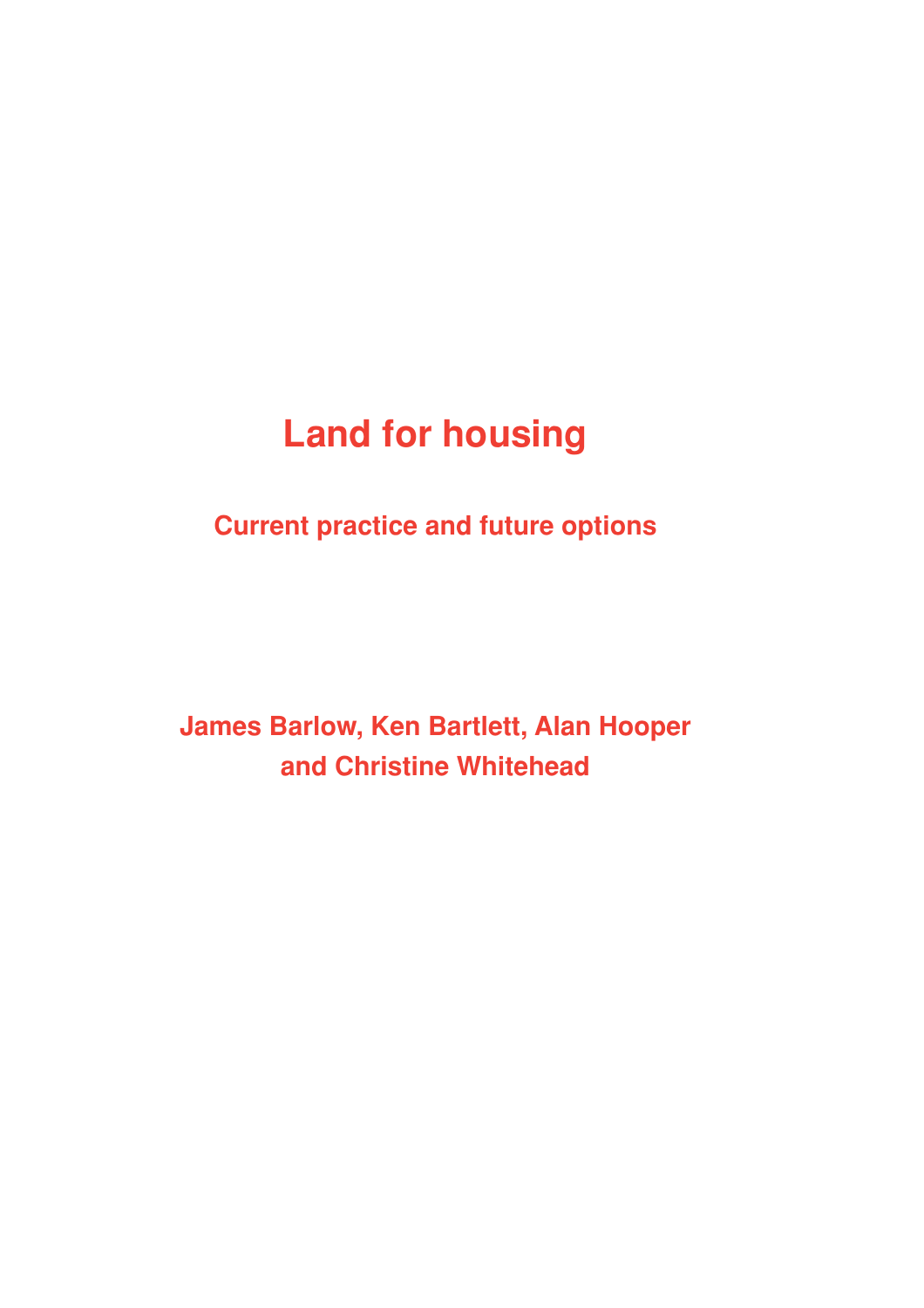The **Joseph Rowntree Foundation** has supported this project as part of its programme of research and innovative development projects, which it hopes will be of value to policy makers and practitioners. The facts presented and views expressed in this report are, however, those of the authors and not necessarily those of the Foundation.

#### Acknowledgements

The Inquiry panel was chaired by Ken Bartlett, who directs the Foundation's Rethinking Housebuilding programme. The Secretary was James Barlow of SPRU – Science and Technology Policy Research, University of Sussex. Members of the panel were: Roger Humber, former Chief Executive of the House Builders Federation, Patrick Clarke, Llewellyn Davies, Christine Whitehead, LSE and Cambridge University, Bill Stevenson, Bellway Homes, Miffa Salter, Office for Public Management, Yolanda Barnes, F.P.D. Savills, and Alan Hooper, Cardiff University.

The Inquiry commissioned a number of expert reports. These have been invaluable in informing our findings.

Andrew Golland and Michael Oxley (Centre for Comparative Housing Research, De Montfort University) prepared the material on international approaches to land pooling and land trusts. Additional material on community land trusts was written by Catherine Hand (Jenkins and Hand), Stephen Hill (Capital Action) and Graham Moody (Graham Moddy Associates).

James Meikle (Davis Langdon Consultancy) was responsible for an analysis of the adequacy of UK investment in housing, and comparisons with other developed economies.

Chris Nicol (Centre for Residential Development, Nottingham Trent University) prepared material on density and the implications of the planning process of housing design.

Yolanda Burns (F.P.D. Savills) conducted an analysis of the expectations of landowners in the 1990s.

© Joseph Rowntree Foundation 2002

All rights reserved.

Published for the Joseph Rowntree Foundation by YPS

ISBN 1 84263 047 4

Cover design by Adkins Design

Prepared and printed by: York Publishing Services Ltd 64 Hallfield Road Layerthorpe York YO31 7ZQ Tel: 01904 430033; Fax: 01904 430868; E-mail: orders@yps.ymn.co.uk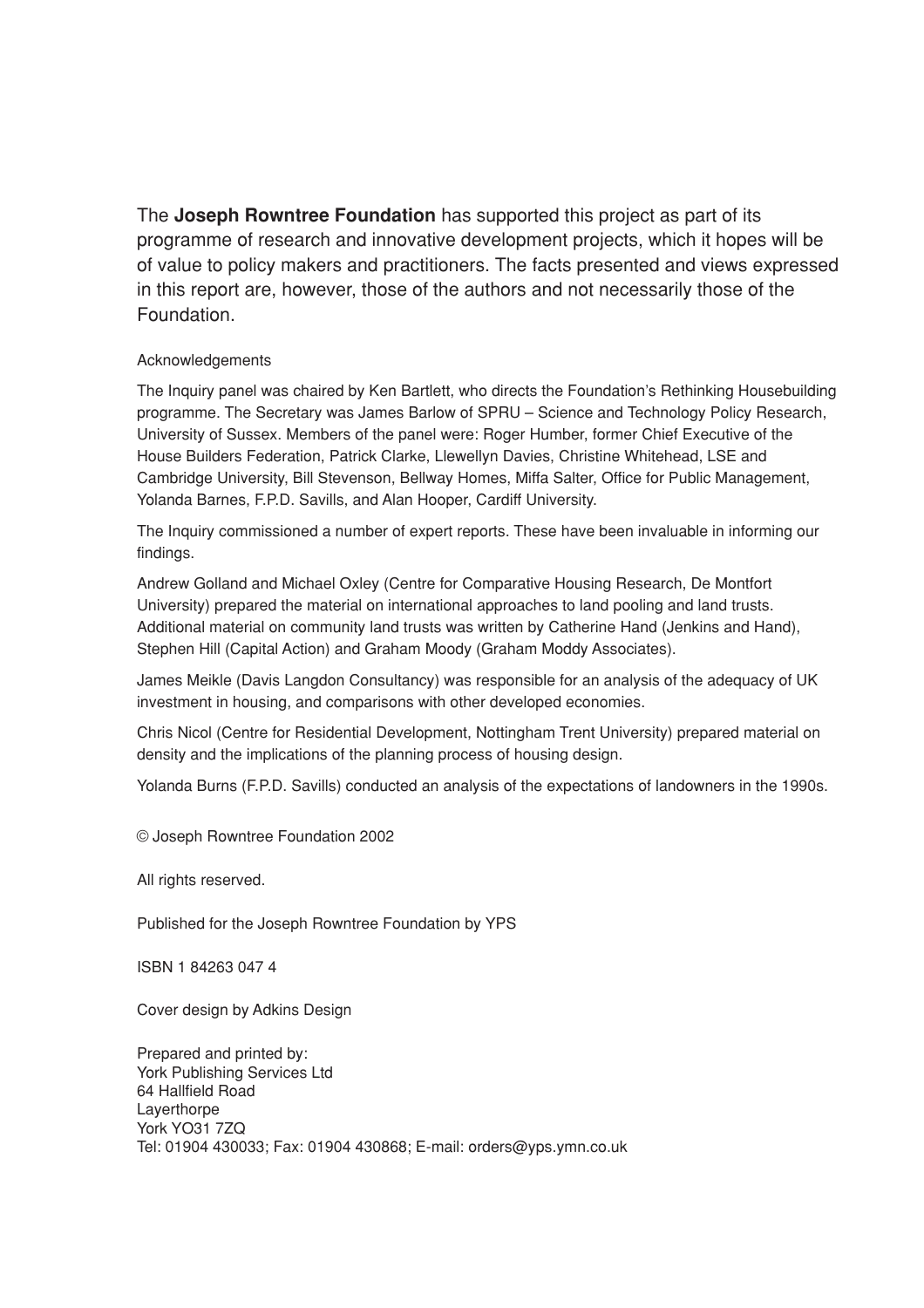# **Contents**

|                |                                                             | Page           |
|----------------|-------------------------------------------------------------|----------------|
| 1              | The current debate and its underlying assumptions           | $\mathbf{1}$   |
| $\overline{2}$ | A reassessment of demand – numbers, location and            |                |
|                | affordability                                               | 3              |
|                | The problem                                                 | 3              |
|                | The numbers                                                 | 4              |
|                | Other determinants of demand                                | 5              |
|                | The political debate                                        | $\overline{7}$ |
| 3 <sup>1</sup> | The narrow focus of current debate                          | 10             |
|                | Greenfield development may be essential                     | 10             |
|                | Density issues                                              | 11             |
|                | The renewal of the existing stock                           | 12             |
|                | Spatial planning and integrated spatial development         | 14             |
| 4              | Regional imbalance, land values and housing                 |                |
|                | affordability                                               | 19             |
|                | High-value areas – problems of prosperity                   | 19             |
|                | Low-value areas – problems of adversity                     | 20             |
|                | Land values and housing affordability                       | 21             |
| 5              | <b>Conclusions and recommendations</b>                      | 24             |
|                | <b>Notes</b>                                                | 27             |
|                | <b>Bibliography</b>                                         | 28             |
|                | Appendix 1: Projected demand and need                       | 31             |
|                | Appendix 2: Land pooling and community land trusts          | 34             |
|                | Appendix 3: Planning and proactive public sector leadership | 40             |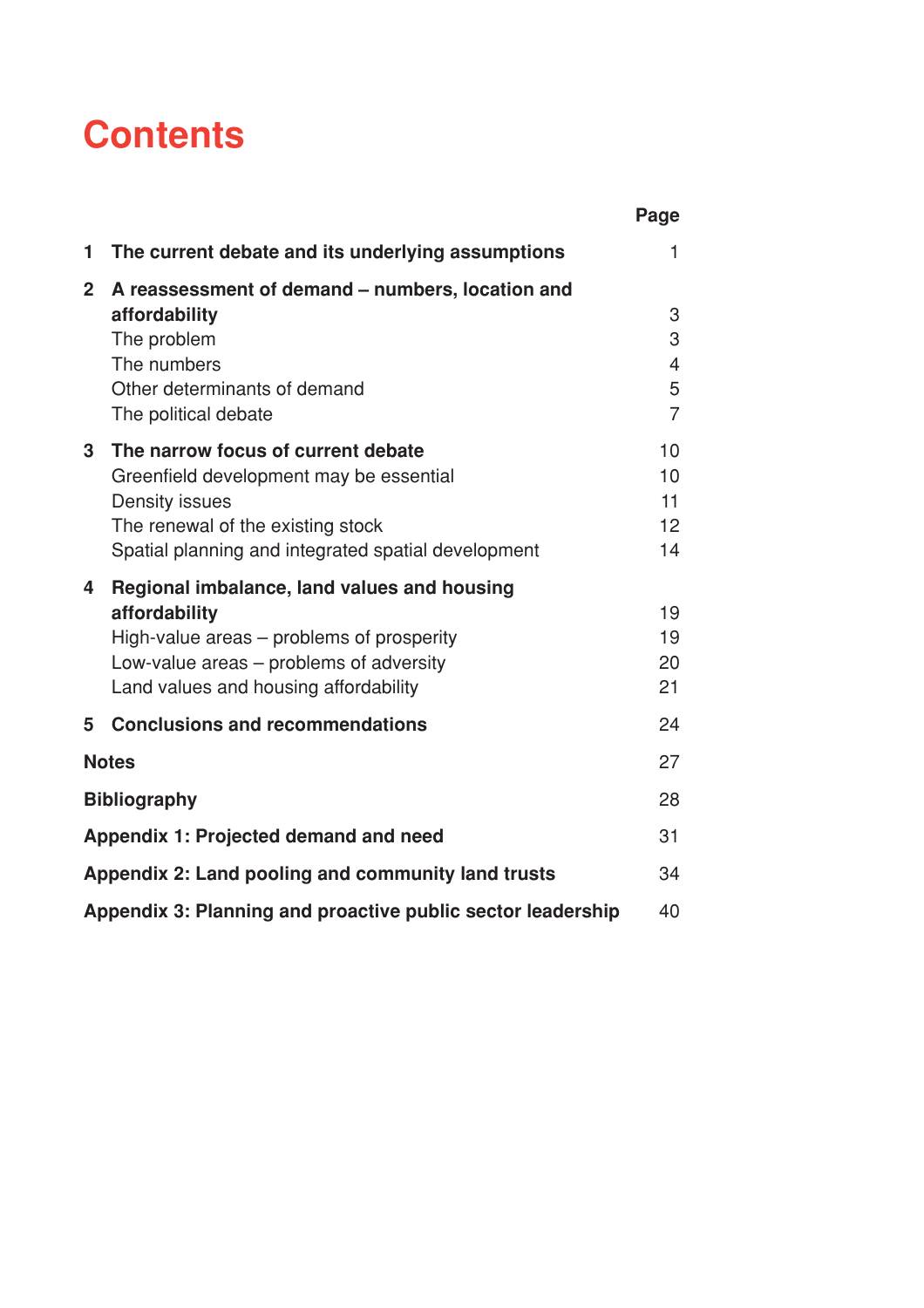# **The current debate and its underlying assumptions**

This Inquiry follows the publication over the last two years of a series of government or officially commissioned reports on questions relating to housing production and land supply. They are the Egan report (DETR, 1998a), PPG 3 (DETR, 2000a), the Urban Task Force Report Towards an Urban Renaissance (Urban Task Force, 1999), the Housing Green Paper *Choice and Quality* (DETR, 2000b), the starter homes initiative<sup>1</sup>, the Urban and Rural White Papers (DETR, 2000c; DETR/MAFF, 2000) and the Greater London Authority Housing Commission's report Homes for a World City (GLA, 2000). The starting point for the Inquiry was a consideration of the key assumptions in the reports, the context they create and the consequences and implications of the recommendations they contain.

An emerging consensus is discernible in the current debate, broadly in line with what is seen to be politically acceptable. However, we are concerned that, in a number of critical areas, the emerging policy framework is based on over-optimistic assumptions. We question whether it will in practice deliver the necessary supply of houses to meet the UK's economic and social requirements over the next 20 years.

The assumptions most open to question are:

- the level and nature of demand numbers, affordability and location
- the capacity of the chosen options to meet housing demand in the timescale required. This relates to both the narrow focus of the current debate on brownfield versus greenfield development and the lack of an appropriate system for regional territorial management.

The recommendations of PPG3 and the Urban Task Force seem not to take sufficient account of the macro-economic agenda of the UK, which is likely to require houses to be built where they may be politically unwelcome. We are therefore particularly concerned about the extent to which the success of the policy relies on exhortation and the current absence, in certain key areas, of essential powers and mechanisms. An approach based on exhortation works well only where there is basic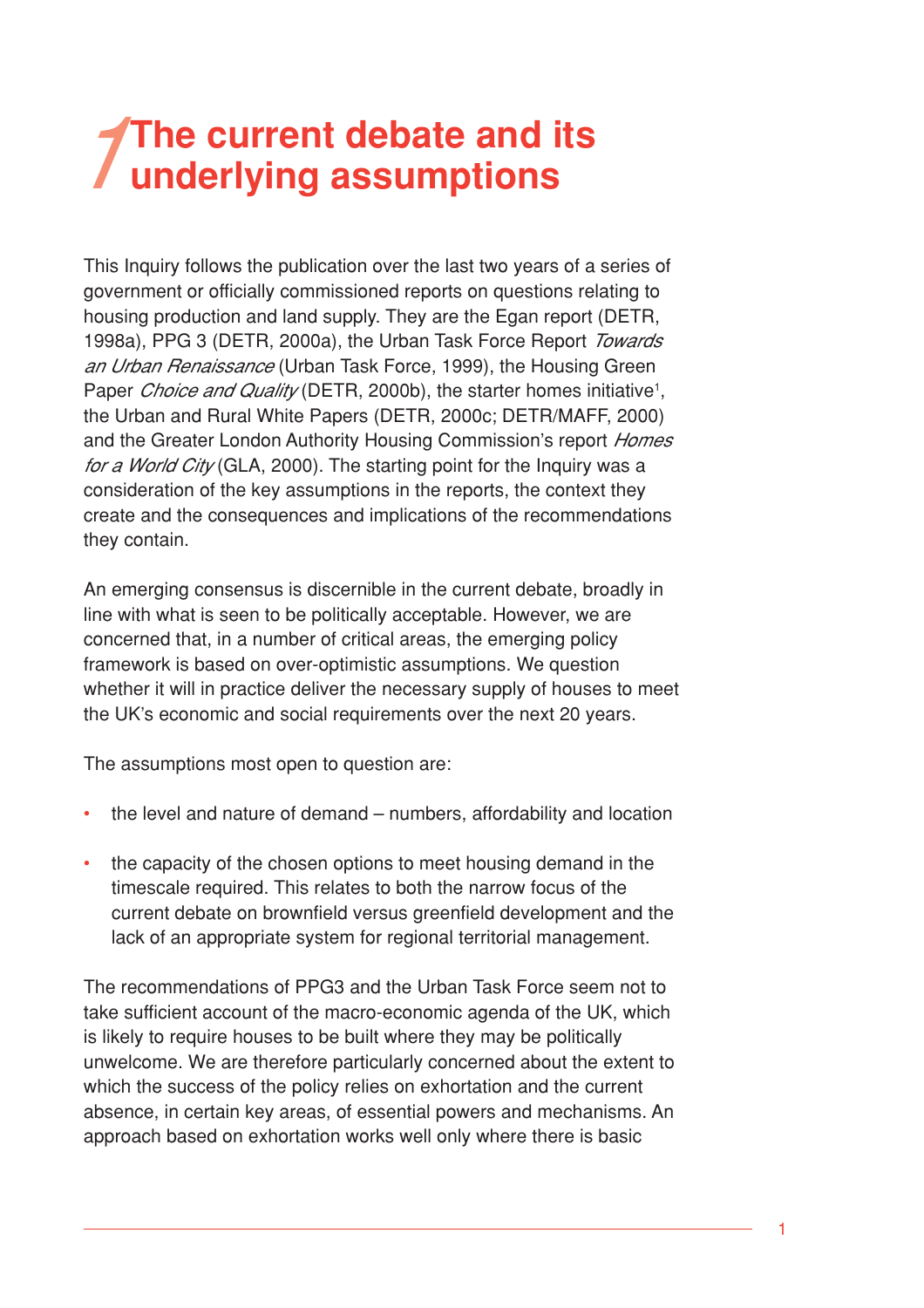#### **Land for housing**

agreement about objectives *and where the projected solutions are good* investments for relevant decision makers. It is unlikely to be effective where there is genuine disagreement about what levels of housing are desirable, and much to be gained and lost from individual decisions. In this case, the extent of the confrontation between existing residents and people looking for new homes appears not to have been taken sufficiently seriously.

This Inquiry begins with an analysis which shows that we are going to need more housing over the next two decades and that the demand for these dwellings is disproportionately in the South. Demand is not simply a question of numbers, though – it involves higher standards in terms of space, design and urban environment. Not meeting these standards will simply cause greater divergence between the haves and have-nots, as well as potentially detrimental effects on economic performance and indeed the environment.

The national objective should be to meet reasonable aspirations as long as the full costs of meeting them are properly taken into account. Current delivery options, restricted to additional dwellings on brownfield and greenfield sites, are too narrow. We must find ways of redeveloping more effectively land in strategic areas now occupied by low-density, poor-quality housing.

In the medium term, housing requirements will not be satisfied without a spatial development strategy. This should aim at integrated territorial development, recognising the links between employment and housing in urban and rural areas, and the need for balanced land use both within regions and between regions at different spatial levels.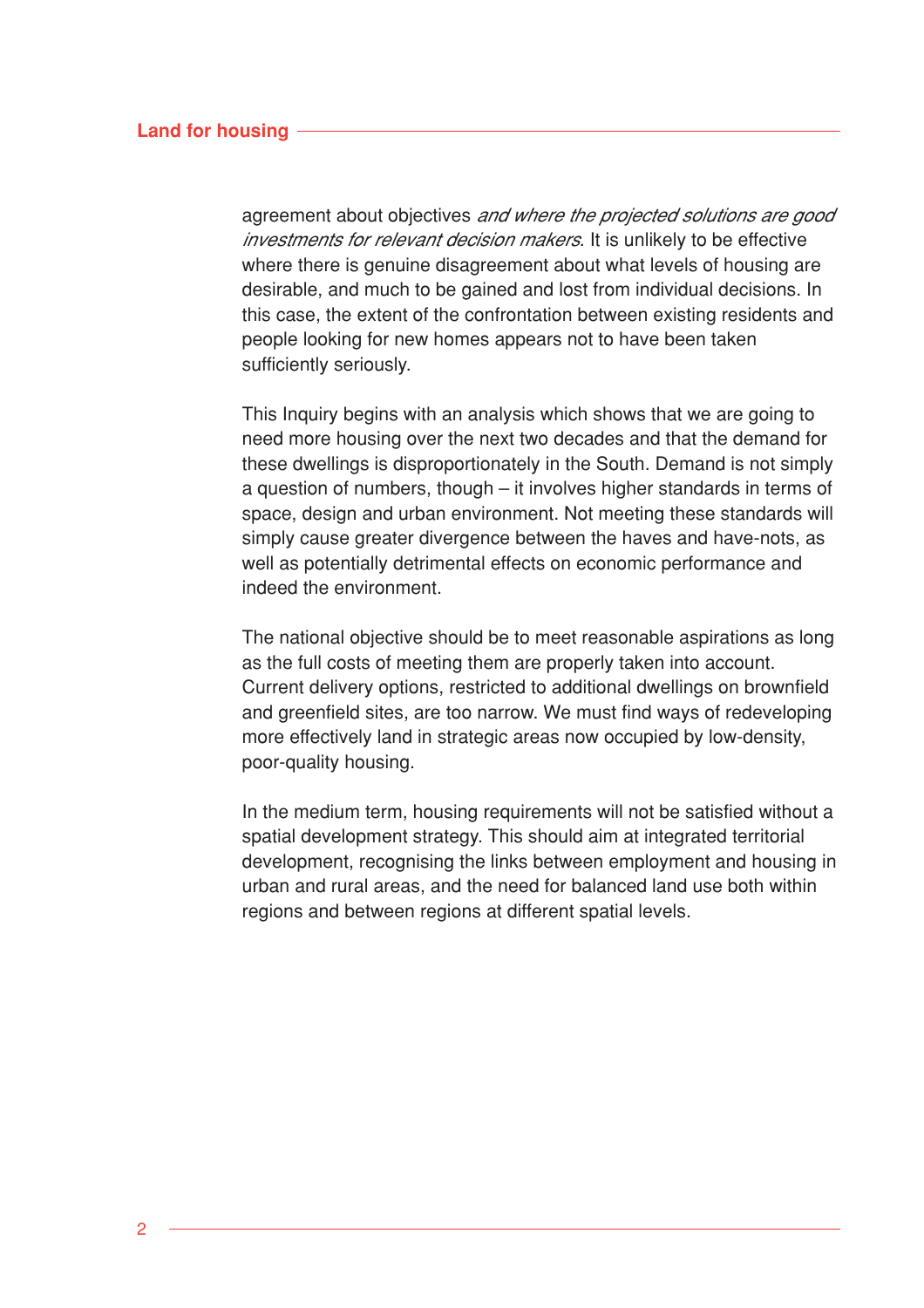# **A reassessment of demand –** 2 A reassessment of der<br>
2 numbers, location and **affordability**

We argue that the demand for additional housing over the next two decades has been seriously underestimated. The grounds for this are the existing shortage of housing in key areas in the South and the level of immigration – again predominantly to the South – which is essential if the future employment needs of this country are to be met and is now around 100,000 per annum (Holmans et al., 2000a; Holmans, 2001). In part, this pattern reflects a European and worldwide population movement which is unlikely to be reversed. Over 20 years, a population increase at this rate cannot be ignored. Unless, therefore, the land issue can be addressed more effectively, the Urban White Paper's vision will be no more than a vision.

# **The problem**

The most fundamental pressure on housing land requirements comes from the need for additional housing to meet the projected growth in households. The official projection that 4.4 million additional dwellings would be required between 1991 and 2016 in England – issued by the Conservative government in 1995 – started a major debate among planners and the general public alike. The 1996-based figures published in 1999 suggested that the number might be somewhat of an overestimate, although the headline figure of 3.8 million referred to the period 1996–2021. If it had related to the same period, the figure would have been 4.2 million, well within the normal confidence limits.

The debate raised two distinct issues. One is whether the numbers are accurate and how these numbers might be distributed across the country. The second is the political dimension – is government, at whatever level, prepared to recognise this requirement and enable the dwellings to be built?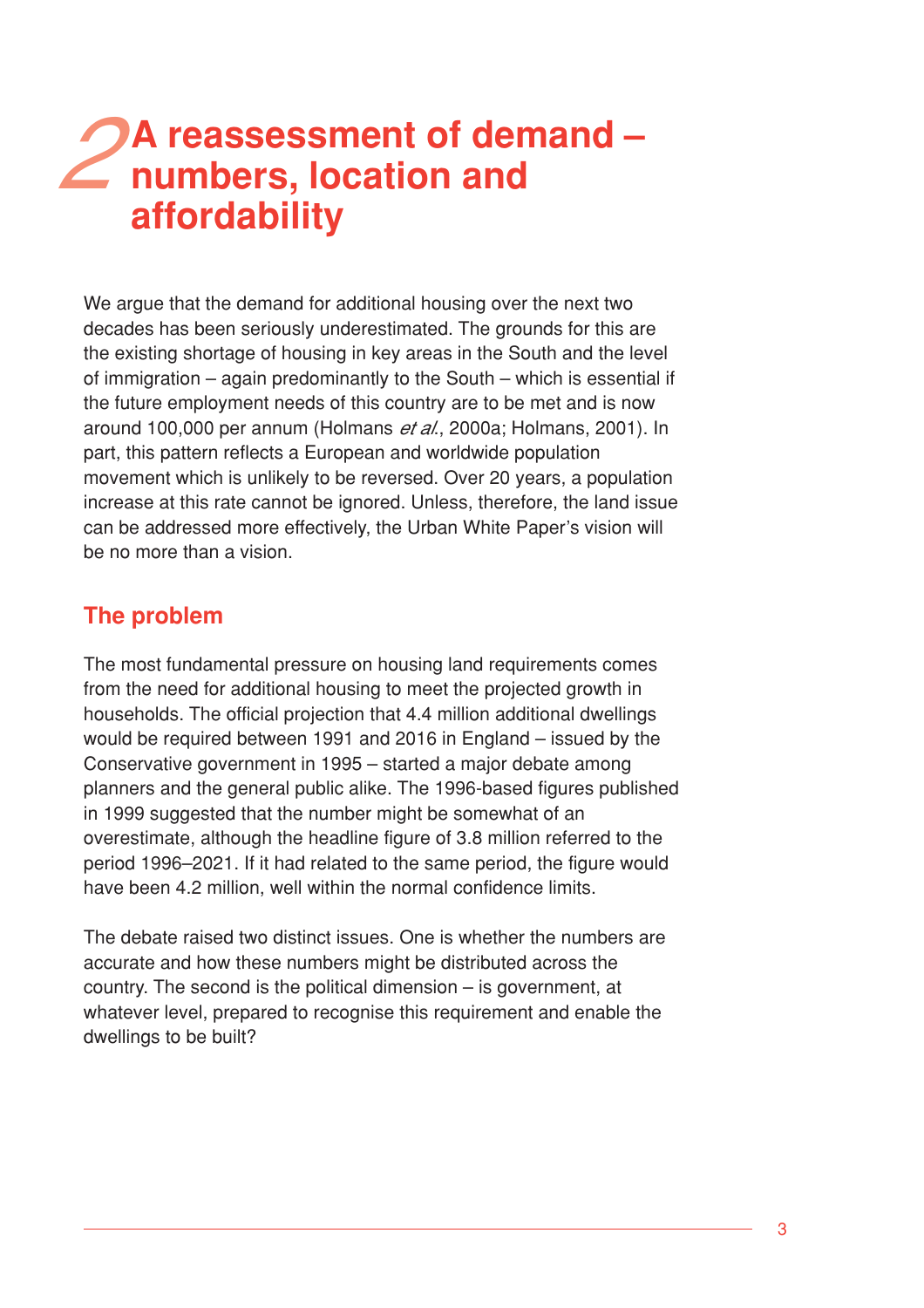## **The numbers**

New figures based on the 1998 population projections by Alan Holmans suggest that 3.5 million additional households are likely to form between 1996 and 2016 (see Appendix 1) – some 420,000 more than the official projections based on the 1996 figures. Within this total, over 68 per cent of the net increase will be single-person households – many of whom will be never-married individuals in middle life.

The main reasons for the higher estimate are increasing longevity, especially among men, and higher levels of international migration with its associated family formation. Underlying the overall estimate is the fundamental trend of more and more people living alone at every age. The growth in international immigration in the 1990s is partly an outcome of the buoyancy of the economy and particularly of the growth of London as a world city. However, detailed research on longer-term trends in labour demand in relation to the underlying demographics suggests that there are structural reasons to expect net economic immigration to continue at least at current levels into the next decade. The other aspect of immigration is the impact of refugees and asylum seekers where the future is more opaque (Travers *et al.*, 2000; Whitehead *et al.*, 2000).

The Office of National Statistics (2001) estimates net inward migration at 95,000 a year for the UK as a whole. The impact of this on the regional distribution of housing demand and need is of particular importance. The vast majority of migrants come first to London and to a lesser extent the South East. More mature households tend to move out mainly into the rest of the South East – the downward drift from the North is tiny as compared to these pressures and, indeed, when looking at internal migration patterns, the South East is still a net exporter of households (Bate et al., 2000; Whitehead et al., 2000).

Even excluding these immigration pressures, the projected indigenous growth in households across the country suggests that there will be growth in all areas. However, there is no doubt that the pressure will be concentrated in the South and particularly in London – indeed, some two-thirds of the growth in household numbers is expected to be in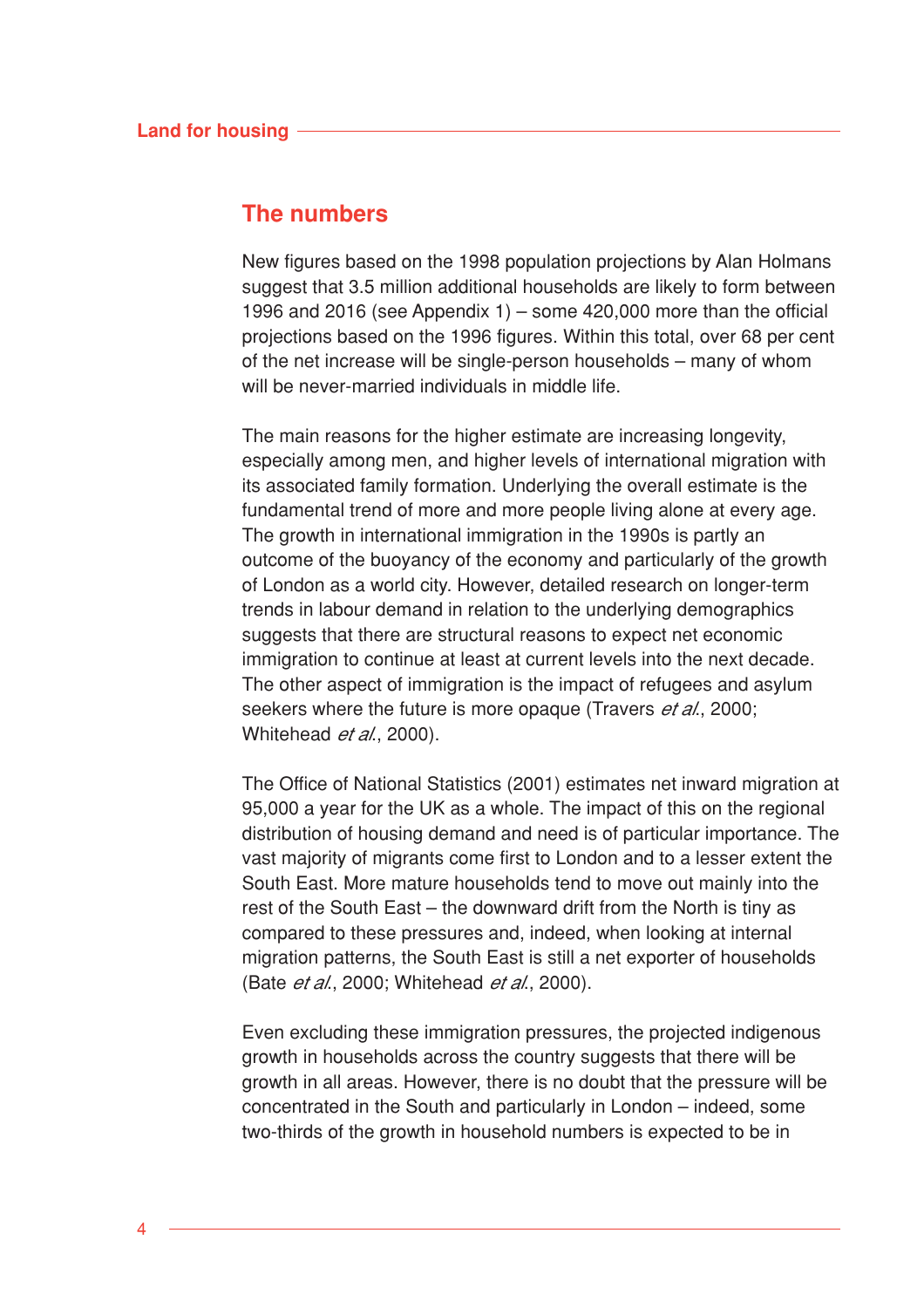### **A reassessment of demand – numbers, location and affordability**

southern England, with 20 per cent concentrated in London. This pattern is very different from the actual distribution of building over the last few years – when close to 50 per cent of new housing has been developed in the North and the Midlands. Thus, the evidence suggests that the growth in households has occurred in spite of a tightening market, reflected in higher relative house prices (Holmans, 2001), rather than as an outcome of increased supply.

The need for additional housing is not limited to that arising from demographic factors. It also includes adjustments for demolitions, other losses, second homes and vacancies. Taking these into account, the number of completions required between 1996 and 2016 is estimated at over 4.5 million dwellings. Within this total, on current trends, somewhat under two-thirds (63 per cent) could be met by the market sector while the rest will require some element of government assistance if it is to be affordable. The alternative is lower standards (Holmans, 2001).

## **Table 1 Projections of households in England in 2006 and 2016 (thousands)**

| 1996   | 2006   | 2016   |
|--------|--------|--------|
|        |        |        |
| 15.237 | 16,862 | 18.141 |
| 4.949  | 5.109  | 5.592  |
| 20,186 | 21,971 | 23,733 |
|        |        |        |

Source: Holmans (2001).

# **Other determinants of demand**

Housing demand is not just a function of demographics but is also powered by changes in incomes, prices, lifestyles and preferences. And all this must be placed in the context of the existing stock of homes.

Income elasticity with respect to housing space is relatively high, hence the most obvious way in which demand pressure might be reduced is through economic recession. This would both limit the extent of immigration and the growth in the demand for space. Even if the continuing trend towards living alone were reversed, which seems unlikely given international evidence, the demand for space – both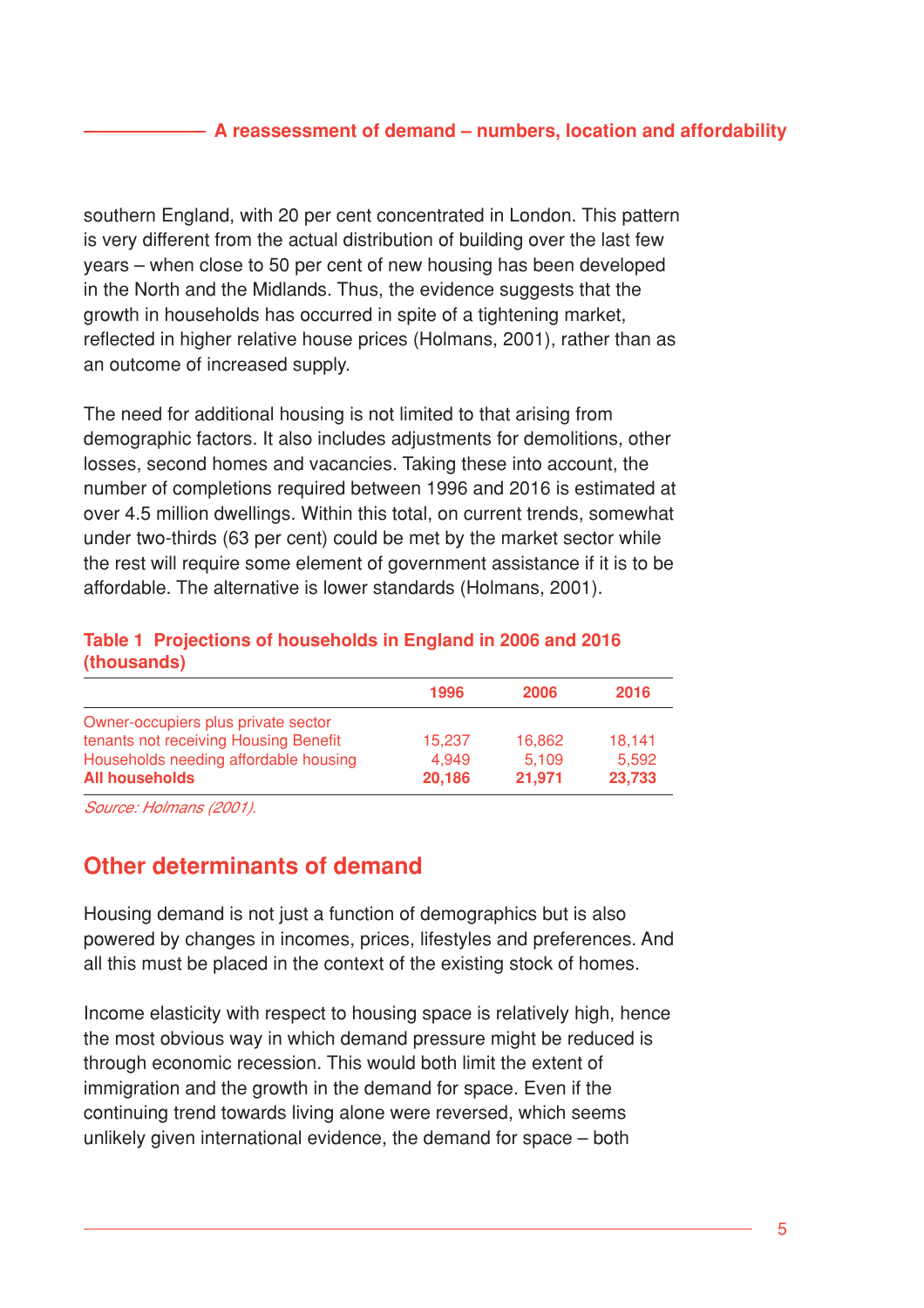housing and land – will continue to increase unless incomes do not rise (Cheshire and Sheppard, 1998). And, even if income growth is limited to historic rates of around 2 per cent per annum, over a 20-year period, households with the capacity to pay are likely to demand nearly half as much space again, compared to current standards. While many in the lower end of the market will not be able to afford such increases themselves, it is unlikely that government policy would completely fail to recognise rising aspirations. This will be reinforced if trends towards home working, entertainment and health and social care progress as expected.

Another feature of Britain's housing stock is its age (around 20 per cent was built before 1919), its poor quality and the extremely low stock replacement rate compared to other countries. It is estimated that there is a £37 billion backlog of repairs and 1.8 million properties are officially unfit for human habitation. The ageing housing stock, growing proportion of elderly home-owners and instability in jobs and personal relationships all suggest that the number of people who find it hard to maintain their properties will grow. At the same time, the UK currently builds very little new housing compared to other developed countries and the vast majority goes to house additional households rather than replacing obsolescent stock. On average, the length of time each dwelling would have to last if every completion replaced a unit of existing stock is about five times longer than Japan, 30 per cent longer than France and twice as long as the Netherlands or Germany.

Successive governments have tended to express the view that most people in Britain are well housed. Ironically, at a point where wealth and aspirations are rising, and new demands are being placed on the home through trends in lifestyle, already poor housing standards – compared to many developed countries – are deteriorating.

There is enormous pent-up demand and need in the housing system. Price rises are likely to be the main way in which demand is held back. There are good reasons why prices should reflect the full costs to society of new urban development. On the other hand, there are major concerns that, if prices rise because of constraints on the capacity to supply new homes, this will impact adversely on the overall economy and its competitiveness.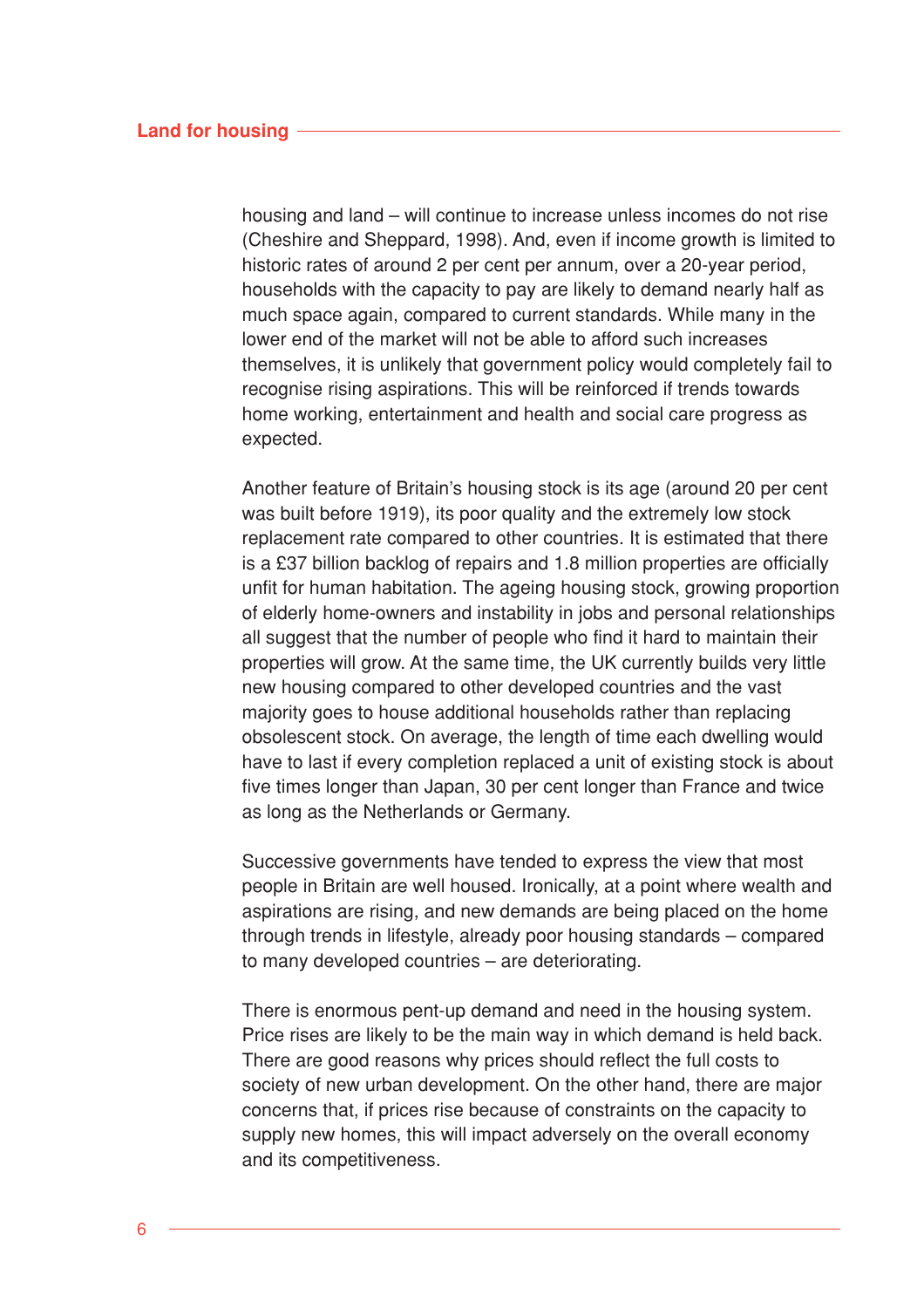### **A reassessment of demand – numbers, location and affordability**

# **The political debate**

To achieve the level of output suggested by the analysis of the need for additional homes outlined above would require some 225,000 new homes each year in England alone, compared to current annual completions of under 140,000. To deal with stock renewal would further increase the new build requirement. Achieving this would mean some extremely hard political decisions. Not only would it involve significant streamlining of the planning system, there would also have to be a rise in housing subsidies to ensure that those unable fully to pay for themselves could obtain adequate accommodation at a price they could afford. At the present time, the evidence is against any such commitment. With respect to planning, most of the emphasis has been on increasing controls and rebalancing development towards brownfield sites and conversions. This increases costs and raises issues of whether development can occur in the areas where it is most needed. Furthermore, the switch to a 'brownfield' policy with its sequential approach to land release could well lead to a case of local oligopoly in land markets, thereby exacerbating social housing developers' current problems of securing land in high-price areas.

Successive governments have placed strong reliance on providing affordable housing through the planning system. So far, the evidence suggests that the amount of affordable housing produced this way is well below the level implied by the household projections (Barlow et al., 1994; Marshall *et al.*, 1998; Whitehead *et al.*, 2000). Even in areas where land prices are high, such as London, there is a point at which overly high affordable housing requirements can render schemes unviable (GLA, 2001). Much depends on the point in the development process on a specific scheme when the land was secured and on the financial structure of the deal.

Given these overall constraints, too much weight is being placed on the additional affordable housing that can be expected to be made available through section 106 agreements. While the use of planning agreements for appropriate socially beneficial purposes is to be welcomed, it cannot on its own deliver a sufficient amount of affordable housing to meet current and emerging needs – the maximum is estimated at around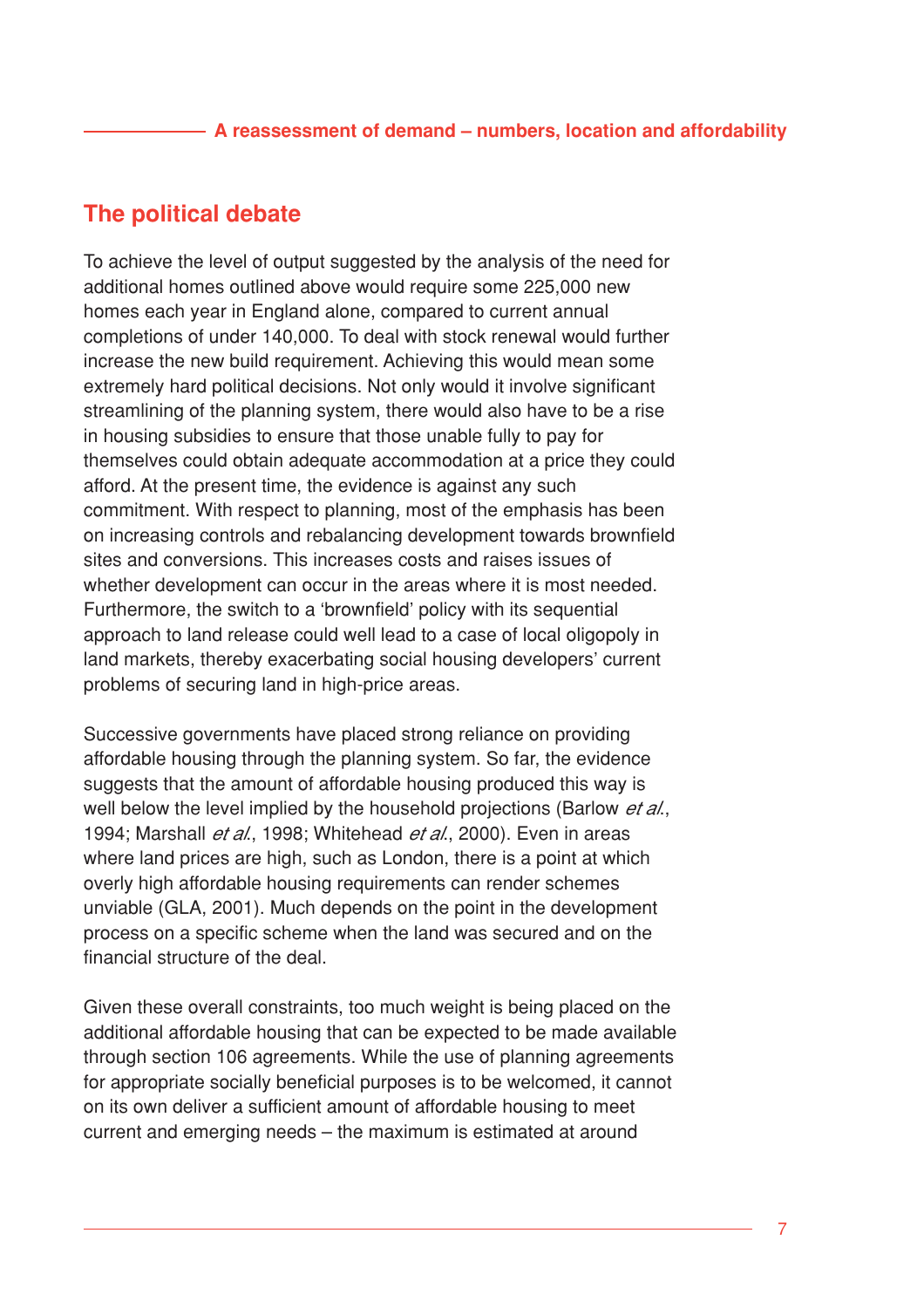#### **Land for housing**

15,000 homes per annum, not all of which represent additional homes (Holmans *et al.*, 2000a).

Fundamentally, there is a need for government to explore ways of supporting social housing supply in a more proactive manner. It has shown itself as ready to fund the estimated backlog in social housing repairs but only to increase the funding available for new social housing to perhaps 50 per cent of what is required.

More fundamentally, though, the demographic analysis detailed above and in Appendix 1 – updated in this report, but basically consistent over the last five years – has never been accepted by government. On the contrary, officials have implied that the forecast level of demand has not actually occurred, despite evidence of increased pressure on the private rented sector. Government has not accepted the case for raising the level of provision or for taking seriously the case for increasing the number of dwellings in the South and the resources applied to producing affordable homes, despite the fact that 1996–99 household formation out-turns show that, far from not being achieved, household formation is running ahead of the official projections, as has generally been the case in previous decades (Holmans, 2001).

It is worth noting that the standard argument used to deny the need for increased provision is the situation of 'roofless' people – despite the gap in provision, the number of homeless and roofless people has not risen. Rooflessness is not, however, an adequate measure of the effectiveness of housing provision. Roofless people are a tiny fraction of households and their numbers are falling because of vigorous targeted action through the Rough Sleepers' Unit and the 'homelessness czar'. The situation of roofless people is therefore of no relevance as a measure of the effectiveness of overall housing provision. Nor are the problems of people on the lowest incomes a sufficient measure of effective housing supply. People in this income bracket at least have access to housing supplied by local authorities and registered social landlords.

The reality of this shortfall is primarily experienced not by roofless people or people on very low incomes, but by people on low to medium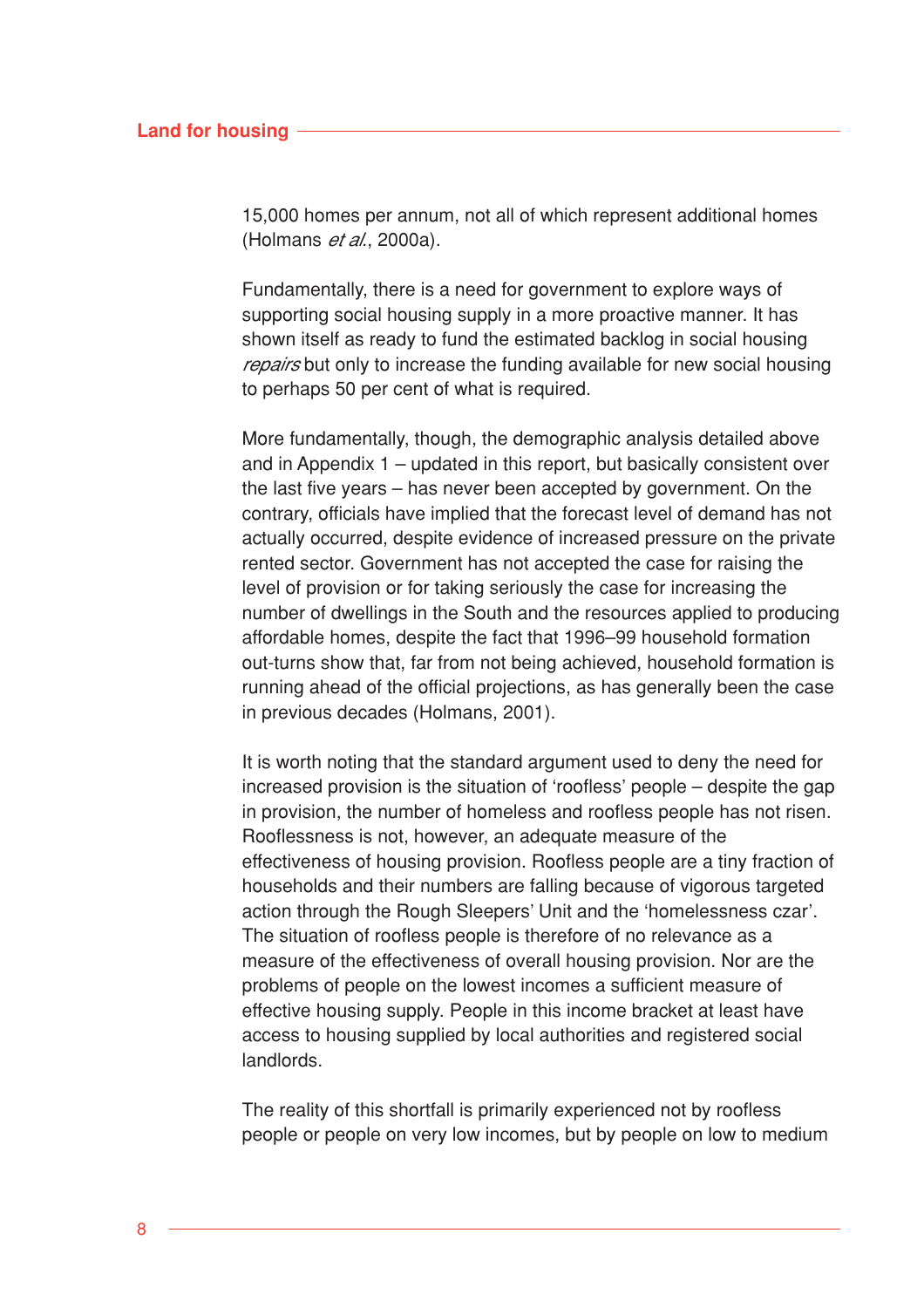## **A reassessment of demand – numbers, location and affordability**

incomes on whom the viability of both urban and rural areas depends. As we argue later, the reality is that key public sector organisations are finding it hard to recruit or retain staff. The problems of prosperity are already severe. They are set to become worse as a result of the further concentration of economic opportunity in the already overcrowded South.

**It is unacceptable for government not to address these arguments because of the political difficulty of meeting higher levels of provision, or the unwelcome public cost of funding a much wider range of affordable homes. The indirect consequences can now be seen in the disruption to public services and the social and economic costs of inadequate and excessively expensive housing.**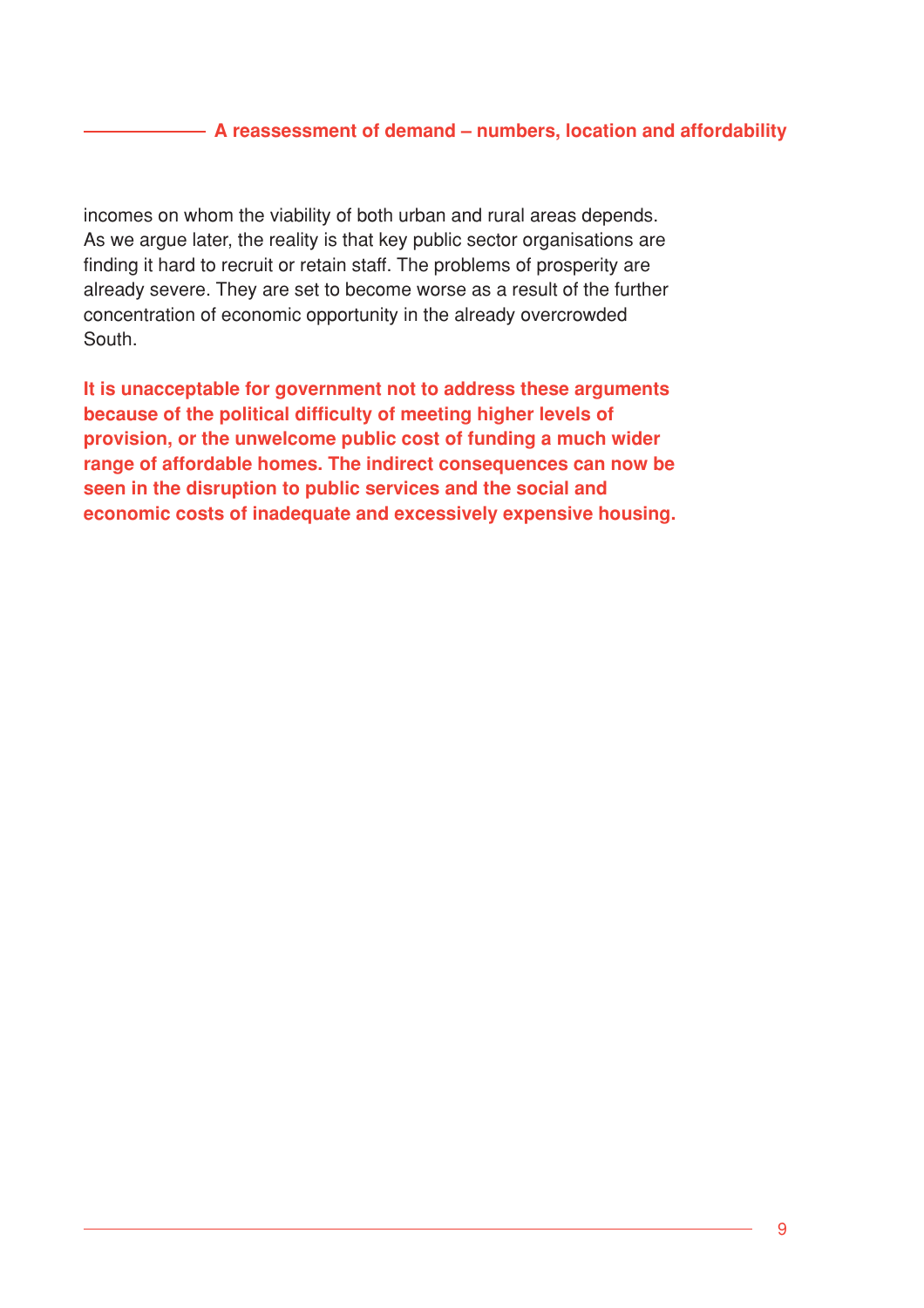# **The narrow focus of current**

# **Greenfield development may be essential**

The political debate has narrowed around the brownfield/greenfield issue, based on the implicit assumption that greenfield development is undesirable and brownfield development should be encouraged. This generalisation – together with the fixed 60 per cent brownfield target – needs further examination. **There will be cases where greenfield development will provide a more sustainable solution and other cases where it is essential for the UK's macro-economic agenda.** Concentration on this target alone therefore distorts the debate about more fundamental issues.

Recognition of the way urban and rural networks are linked, and the opportunity for integrated spatial planning, opens up new options for meeting housing demand within the current *urban fabric* by:

- The creation of new areas where people are happy to live through the deliberate improvement of transport links. A report by RICS (2000) has demonstrated the potential of improved public transport services to make previously unattractive locations desirable. This is an area where a limited number of quick wins can be achieved.
- Development in the suburbs, particularly by building houses on back land and other under-utilised sites. This concept was explored in a recent Rowntree report (Gwilliam et al., 1999).
- Deliberately searching out areas of low-quality, low-density housing for redevelopment at higher density, so as both to benefit existing occupants and to provide for new households.

In *rural* areas, there is a need to consider how new uses can be found for land in the light of changes in the nature of the rural economy. In the future, the basis for agricultural subsidy will move away from productionrelated support towards support for environmental enhancement and direct income measures. New uses for redundant farmland may involve more widespread low-input farming systems and protected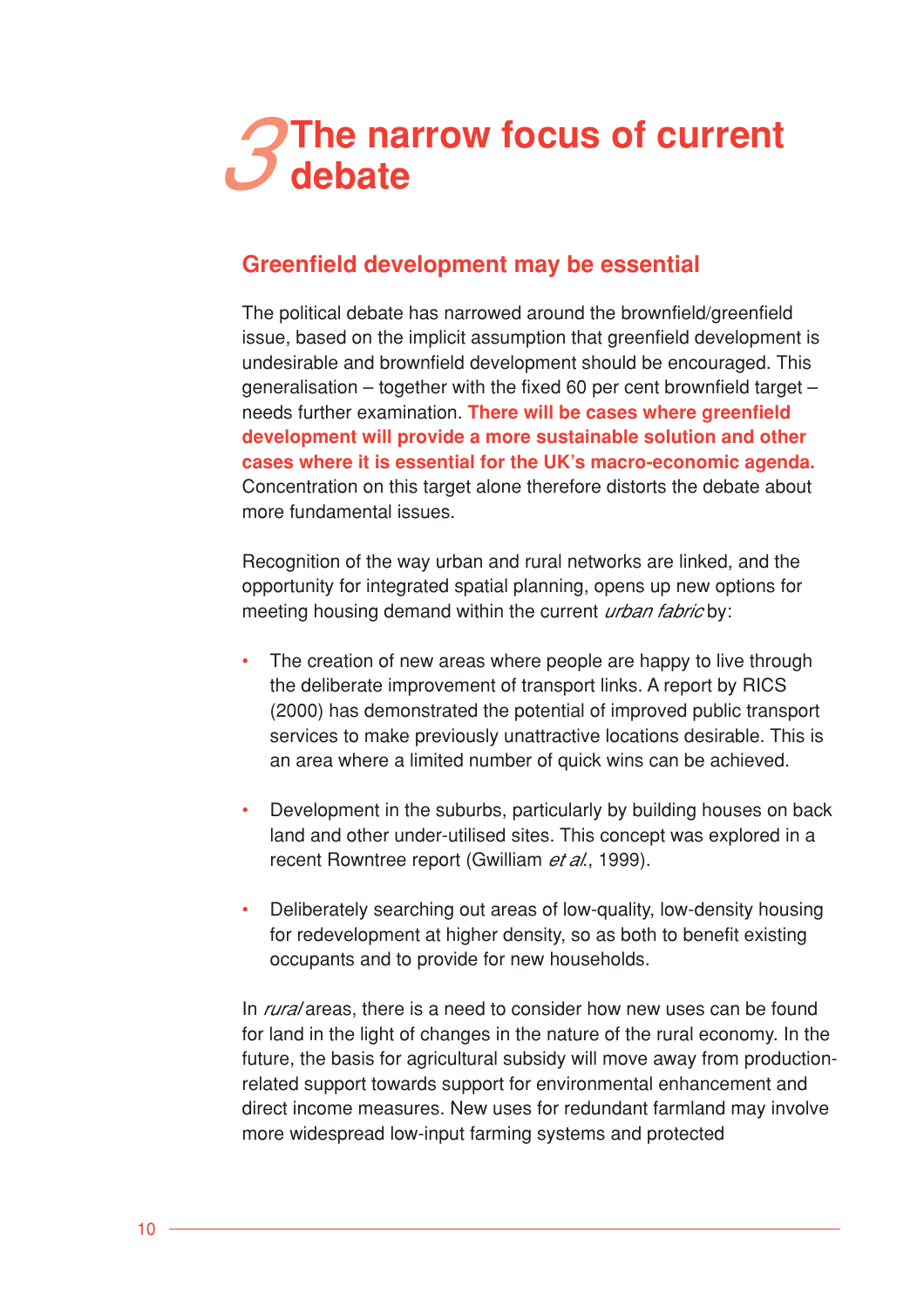environmental areas. They may also include small-scale housing or selfbuild development in and around existing communities (Barlow et al., 2001). This will of course need to be tested in terms of environmental sustainability, but such an approach could contribute to meeting housing needs and developing a viable rural economy. With some amendment, current approaches involving the identification of 'exceptions sites' in rural areas could offer the potential to bolster local economies and also address local housing requirements.

It is essential that all new policies result in an upgrading of the total urban and rural environment, to create localities which are more selfsufficient. There are two important ways in which the concept of selfsufficiency can be achieved. First, the 'urban extensions' proposals of the Prince's Foundation (2000), where new development is carried out as an extension of an existing town or city. The second route is to reinforce the self-sufficiency of an existing built-up area, so that it no longer depends entirely for its identity on proximity to an adjoining town centre.

# **Density issues**

It has been recognised that an overall modest increase in densities in new developments and in existing areas would be sufficient to meet the need for new homes. Densities of 30–50 dwellings per hectare (dph) – as recommended in PPG3 – are seen as desirable for England as this produces 'efficient' land utilisation. This does not rule out higher densities in appropriate locations. However, insufficient attention has been paid to the fact that general regulations and practice on density in the UK are out of line with the recommendations of PPG3. In many areas, there is little political will to increase densities, rather the reverse. Many local authorities would welcome a stalemate on the density issue which blocks development altogether.

Furthermore, care should be taken not to promote dramatic rises in density *solely* for the sake of numbers. There are indeed good arguments for higher density to meet preferred lifestyle, design and urban living requirements – small increases in density without reductions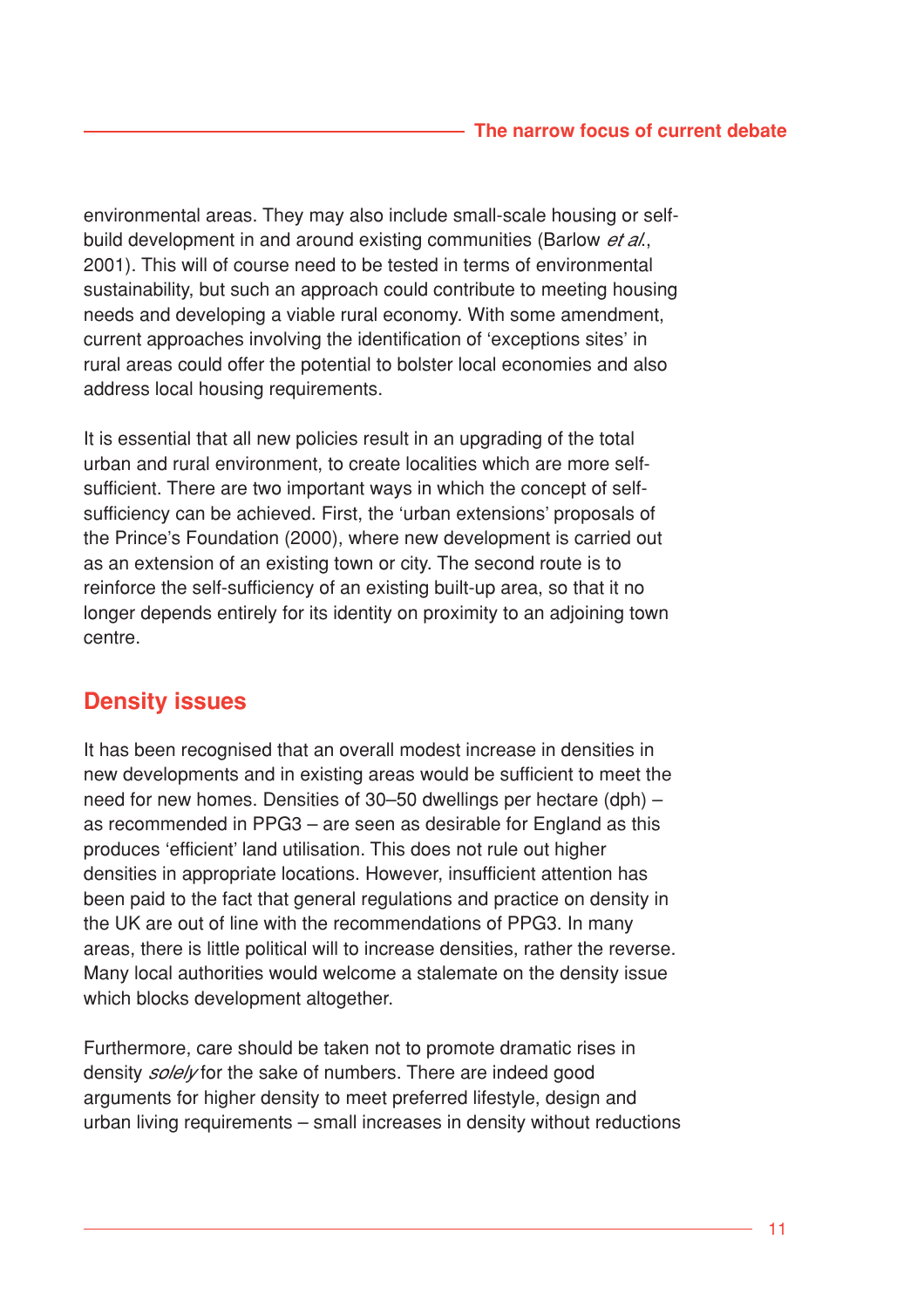in space standards can be achieved by better design, with consequent benefits for the viability of public transport systems. **But raising densities in the absence of design innovation carries the danger of recreating the cramped and poor housing environments that the last 50 years have slowly overturned.**

Arguments for density urgently need to be tested against consumer preference: anything less will lead to architectural determinism. Consultation with consumers on proposals for increased density must be rigorous, comprehensive and carried out across all socio-economic groups. Examination of *actual* consumer behaviour is needed, by investigating the factors that determine the housing choices that people make (HBF, 2000). Experience in existing developments has clearly shown that, in the UK, the socio-economic status of residents is a critical density issue, because the number of people actually resident in similar size houses varies across different socio-economic groups by more than 100 per cent (DETR, 1998b). Similarly, the amount of time people spend within the home also varies widely according to age and socio-economic status. It is to be welcomed that building regulations are being strengthened to deal with the effect of higher densities on noise levels between and within homes.

## **The renewal of the existing stock**

We noted above that the UK's housing stock is old. While there has been considerable investment in refurbishing or replacing the stock of poor quality social housing, much of the *private* housing stock has suffered from under-investment. This is the result of two factors. First, many home-owners are unable to afford the cost of maintenance, especially as the value of repair and maintenance is often not fully reflected in the value of houses. Second, there are areas of owneroccupier or privately rented housing which are growing increasingly dilapidated as a result of economic decline. Here, job loss has led to a downward social and economic spiral. Housing has been abandoned, as demand and house prices have collapsed (Power and Mumford, 1999). A depressed housing market also prevents refurbishment, since the cost of rejuvenating poor quality council and owner-occupier stock can substantially exceed its market value. And, for households offered the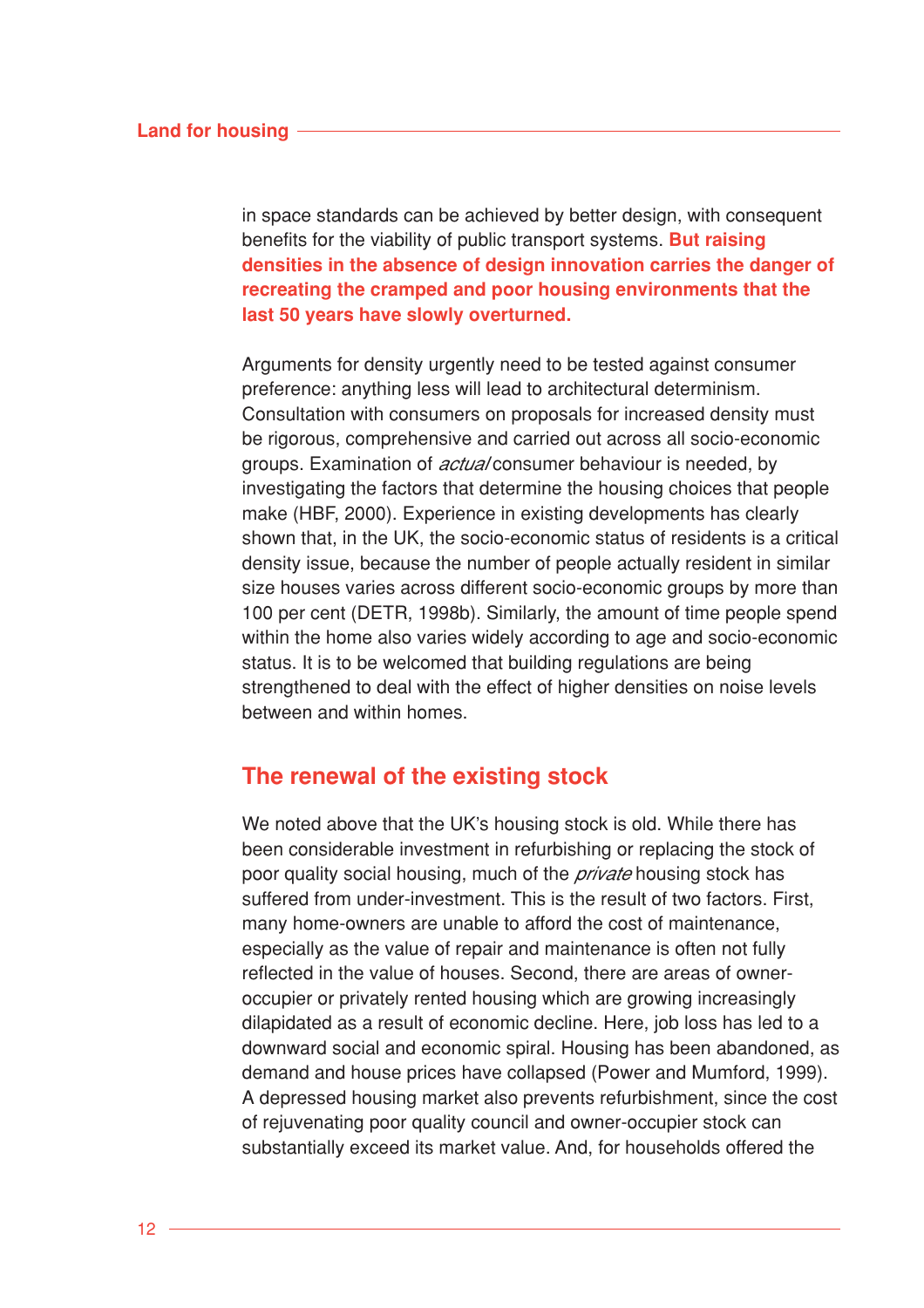option of buying their social rented housing, low-cost owner-occupation outside the city may well be a more attractive proposition.

The received wisdom is that repairing and refurbishing existing housing is more environmentally sustainable than replacing it. Better support for refurbishing private sector housing owned by those on low incomes or in areas where the market value is very low is an essential part of an efficient housing policy. On the other hand, **there may be a point when it is no longer possible to justify the environmental and social costs of maintaining housing which cannot meet contemporary housing needs.** Stock renewal is becoming all the more necessary every year. It must, however, be stressed that rebuilding of obsolete housing is unlikely to solve the land availability problem – even if the stock is rebuilt at higher densities – because the number of homes requiring redevelopment is likely to be large.

There are, however, serious problems in finding ways of replacing outdated owner-occupier or privately rented housing. The Urban Task Force focused on approaches for regenerating larger brownfield sites and recycling existing buildings. The conversion of former factories, mills, shops, offices and so on into homes has the potential for contributing to overall housing need, $<sup>1</sup>$  and may or may not stand up to</sup> the environmental sustainability test – is it better to replace or to refurbish? But, for most owner-occupiers, it is inconceivable that at some stage they may need to demolish and rebuild their home. There are, however, areas in many towns and cities where the existing private housing stock is increasingly dilapidated, but redevelopment is prohibited by the highly segmented pattern of ownership. Resistance to stock replacement in the UK may be due to the folk memory of the slum clearance disasters of the 1950s and 1960s. But it is also due to the sheer difficulty of redeveloping land in multiple ownership and a lack of mechanisms to deal with land assembly.

How could this change? A wider approach to land and housing provision is both necessary and possible. This must not depend on the emergence of brownfield sites at a level and a timescale which are barely credible. Any new approach needs to be based on a fresh look at the effective use of land for housing.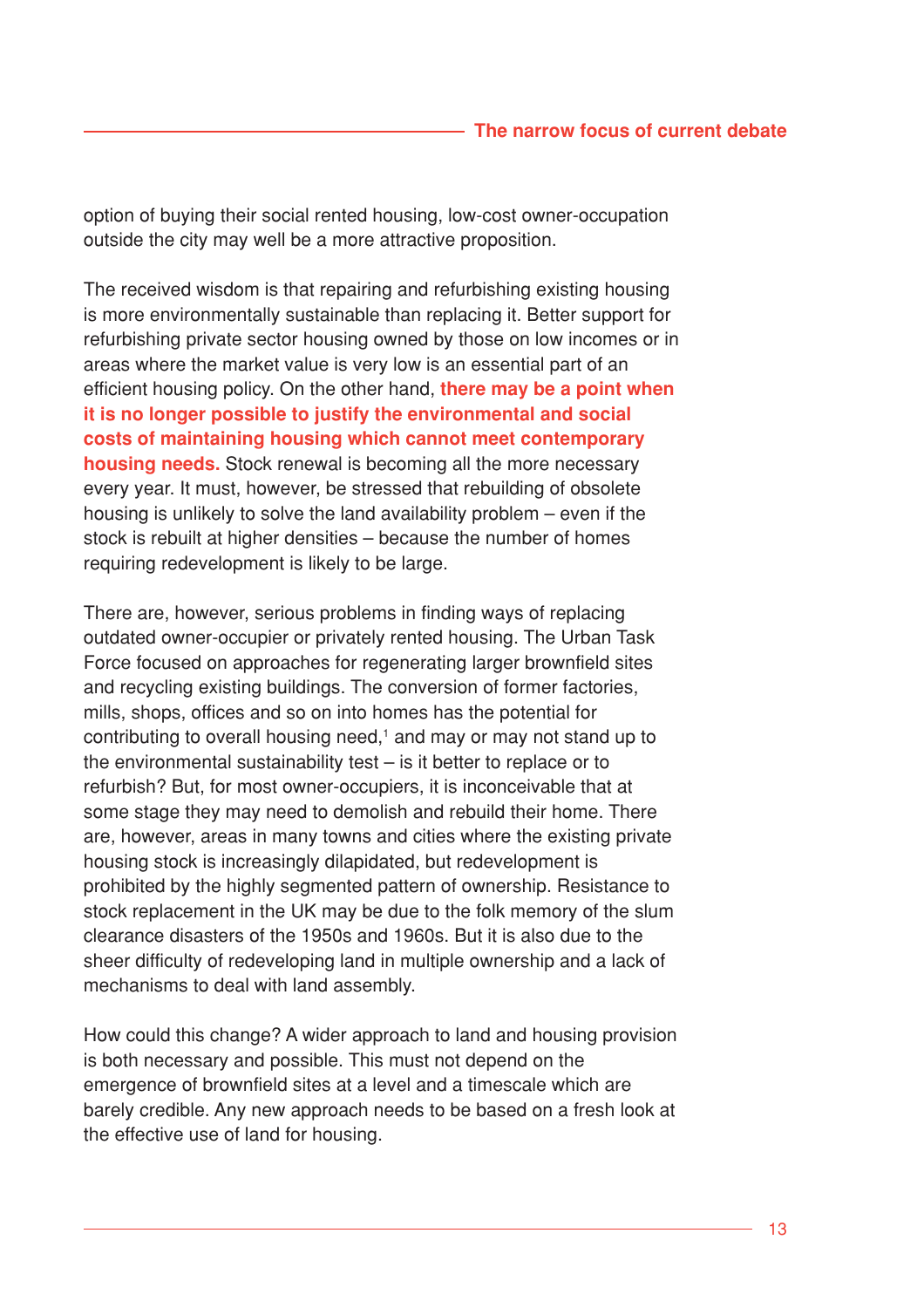Where market forces are favourable, owners in such areas *could* be bought out at – or above – owner-occupied vacant possession market value. But individual home-owners in such a situation can also hold 'ransom strips' or prevent development by refusing to participate. Appropriate mechanisms therefore need to be introduced to enable developers to secure land holdings capable of comprehensive, sustainable, mixed use and mixed tenure development. This could include more widespread powers of compulsory purchase, but lessons from other countries may also be applicable. **The Inquiry found that the use of 'land pooling' and 'land trusts' to reconfigure property into viable sites for redevelopment is of particular interest and worthy of further investigation, especially when all parties can benefit financially as well as in housing terms.** These issues are explored in Appendix 2.

Tackling the strategic use of land will require new types of agency. We have not dealt with the detail of such agencies in this report but, whatever agencies are involved, they must have:

- clear social objectives
- a culture that emphasises long-term strategy rather than short-term deals
- powers to invest over the long term and to take non-commercial risk
- above all, they must be credible partners for local authorities.

None of the current candidates has all these characteristics at present – for example, English Partnerships has specifically commercial requirements as an investor and local authorities are obliged to accept the highest price when disposing of land they own.

# **Spatial planning and integrated spatial development**

The current debate deals in separate compartments with urban and rural issues. While this ensures attention to the different problems in town and country, there is a danger of a polarised and over-simplistic view which pays insufficient attention to the essential connections between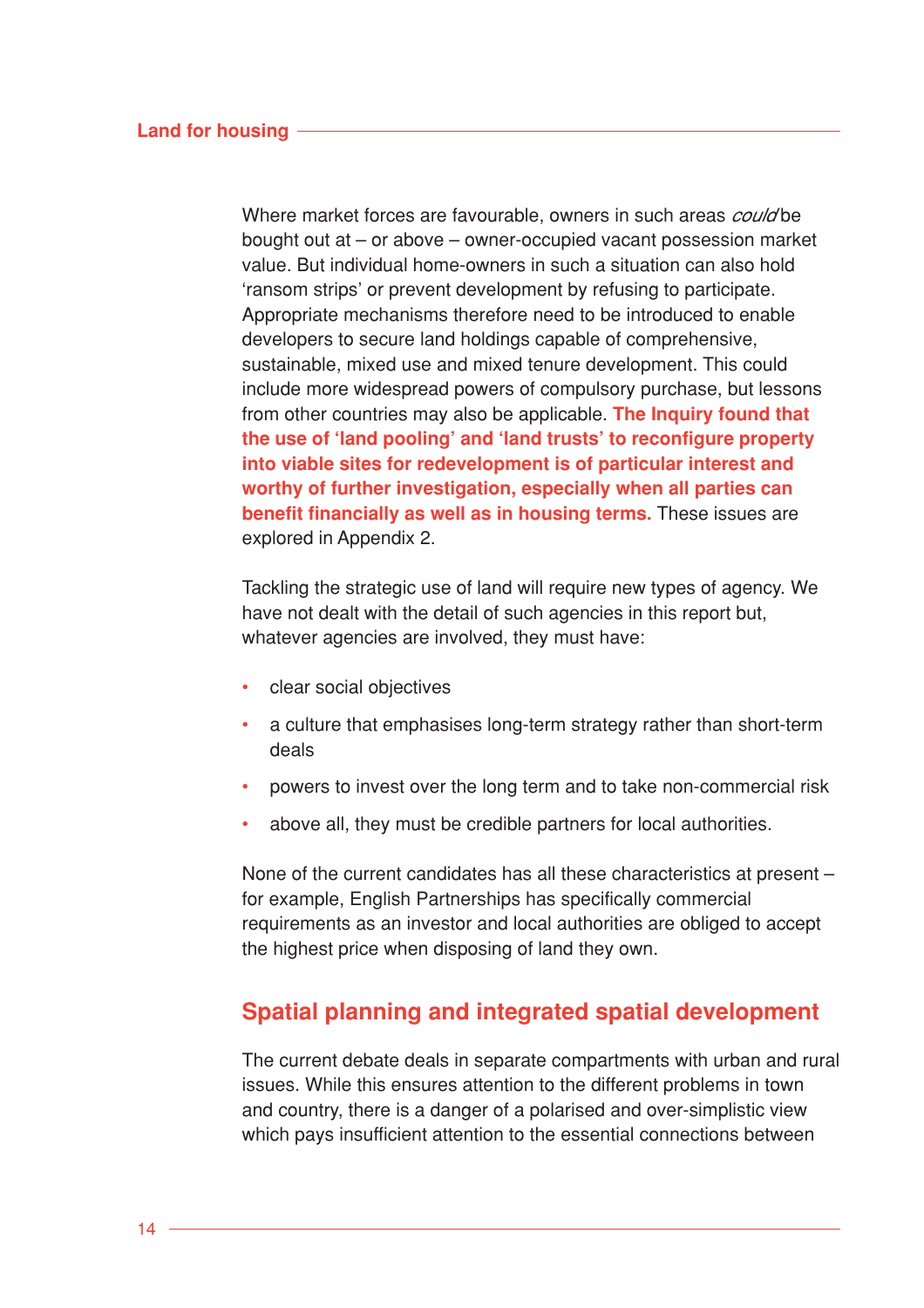urban and rural areas. It has long been recognised that there are huge daily population flows for both employment and recreation. Clearly, the problems of both are related, so the dichotomy that has emerged in recent debate is neither necessary nor helpful. As Professor Duncan Maclennan has pointed out (keynote address to Joseph Rowntree Foundation seminar, 1999):

Cities are not defined simply by their administrative boundaries, they are key functional systems, they have fields of influence around them … [T]his has become important, because … at least in some parts of England, the suburbs do not just have a residential dormitory relationship with city cores, but through shopping changes, employment changes, commuting changes, suburban parts of cities and outer suburbs detaching, [they are] almost beginning to form edge-city<sup>2</sup> type experiences.

Maclennan's observation is important to a balanced consideration of all land sources for housing. Without diminishing the importance of either, a reduction of the options to 'brownfield' or 'greenfield' restricts consideration of all the potential solutions. The current view that there is a genuine shortage of land for housing is based on a misconception. This is created by the attempt to pack more people into already attractive areas, rather than making new and currently less desirable areas more attractive, without reducing the quality of life in prosperous areas. Many of the problems the UK faces in terms of land for housing relate directly to excessive economic and demographic concentration in a few areas, demonstrated both at inter-regional and intra-regional level. Real opportunities therefore exist to disperse economic and demographic concentrations, with consequent benefits both to areas of low demand and to overburdened core locations. This could potentially represent a 'win–win' approach, which could be implemented without jeopardising UK competitiveness.

However, this possibility is not addressed by currently proposed policies. The new urban capacity studies may be an effective instrument to link capacity estimates with housing requirements and land release at the local level. However, we suggest that the instruments for balancing the land release requirements at a wider strategic level are missing.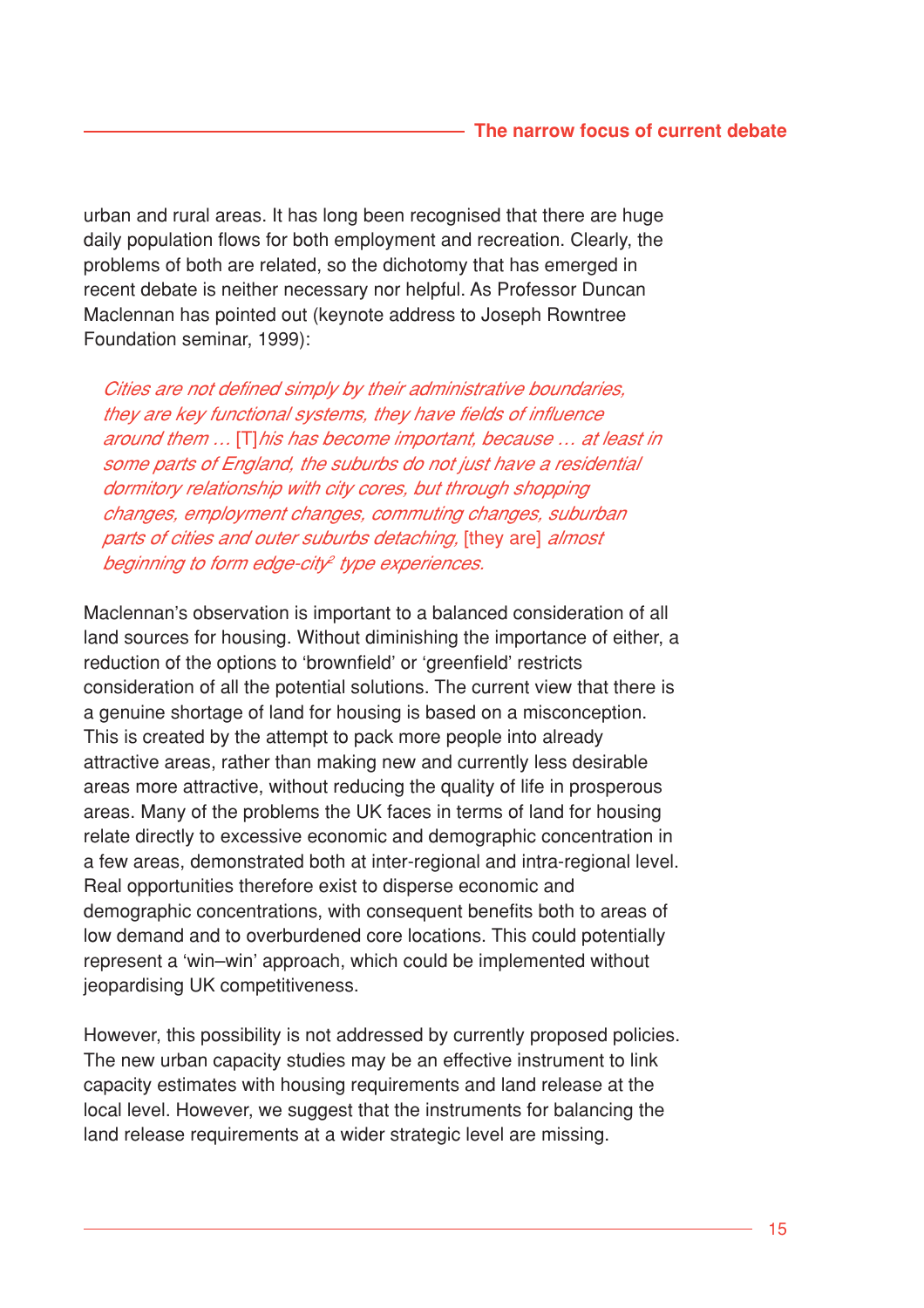#### **Land for housing**

Moreover, urban capacity studies are in themselves ineffective unless backed by political will. Their ability to stimulate the housing land market remains to be tested in, for example, high demand areas where the local authority does not want any development – brownfield or greenfield – and does nothing to facilitate the release of capacity or where landowners simply refuse to sell.

The Urban Task Force recognised the need to exercise control of sequential release on a regional and sub-regional basis, because neighbouring authorities would have quite different demands and capacities to re-use brownfield land. Sequential control at an individual local authority level is not to be recommended, because a legitimate decision taken within the narrow context of one authority could easily be totally inappropriate in the context of neighbouring areas. The problem is that Regional Planning Boards have no powers to insist on such a reconciliation. It is clear that the different tiers of the planning system create fundamental problems for the implementation of a sequential approach to land release. **There is therefore an urgent need to put the deliberate territorial management of space back on the agenda at a level above that of the district authority.**

This question was explored in the Study Programme in European Spatial Planning (ESPRIN, 2000) undertaken between 1998 and 2000 and published in August 2000. The report describes the forces that lead to geographically concentrated development and those that can encourage spatial dispersal. It highlights the role of spatial planning as a key mechanism for promoting integrated territorial development. The report advocates policy integration designed to ensure that development opportunities promoted in one part of the territory are connected to those in other parts. Particular attention is paid to overcoming the policy separation between urban and rural areas. The report's overall aim is polycentric – dispersed – development, as opposed to 'excessive economic and democratic concentration in a core area', with the inevitable high environmental and social costs that can accompany such concentration.

The key policies identified in the ESPRIN report for achieving polycentric development include the following: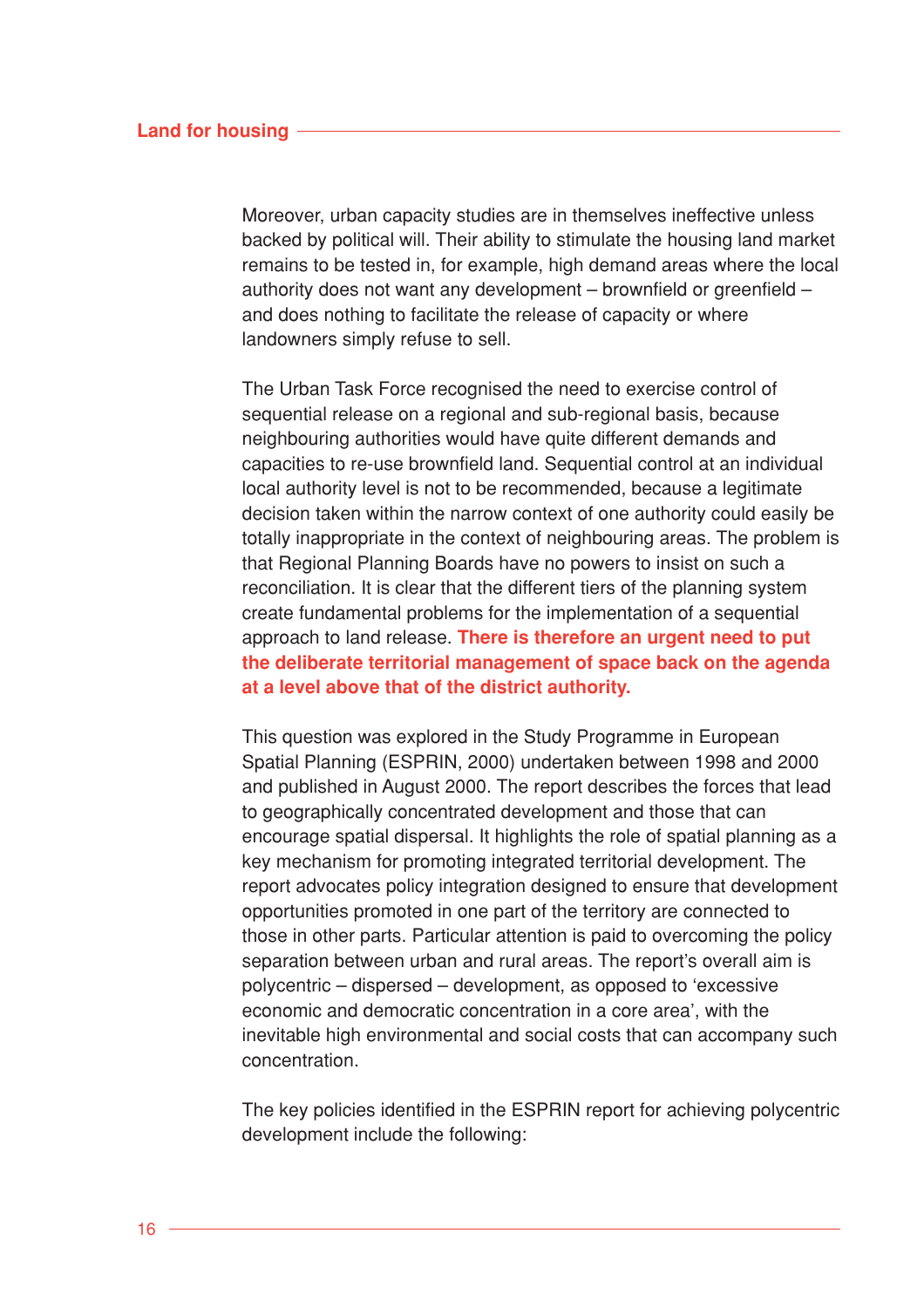- Strategies to develop the distinctive quality of territories and the localities within them, rather than the imposition of strategic development patterns. The quality of places is paramount.
- Recognition that the traditional typologies of city systems are not likely to be useful. Instead, an approach based on analysing the social, economic and spatial characteristics of territories is more appropriate, using measures that can act as a proxy for important flows and linkages.
- Recognition that territorial government institutions have a key role to play in achieving balanced territorial development.

The ESPRIN analysis concludes that the UK approach to integrated territorial development strategies that bring urban and rural issues together is less well developed than in some parts of Europe. The new regional initiatives could change this, but problems remain. Regional Planning Guidance for the South East, which sets a conservative housing requirement for the next five years, and the absence of any strategic organisation to determine spatial distribution, is precisely the opposite of what is required if housing needs are to be met. Moreover, the potential of the UK's planning system for promoting an integrated approach is inhibited by the strong sectoral divisions within the functional organisation of national and local government, and a limited development of inter-authority partnerships. The role of the Regional Development Agencies will clearly be critical to the future progress of integrated territorial strategy in the UK. The Urban Task Force called for powers to enforce inter-authority co-operation across metropolitan areas in relation to the sequential release of housing land. The implication of the ESPRIN study is that such co-operation needs to extend much further, certainly to cover the whole range of policies and decisions that promote or hold back integrated spatial planning.

**It is essential that mechanisms for the deliberate management of space on a regional basis are developed. This Inquiry advocates a proactive and positive leadership role for the public sector in land use planning and considers the necessary criteria for organisations taking on the function of strategic territorial**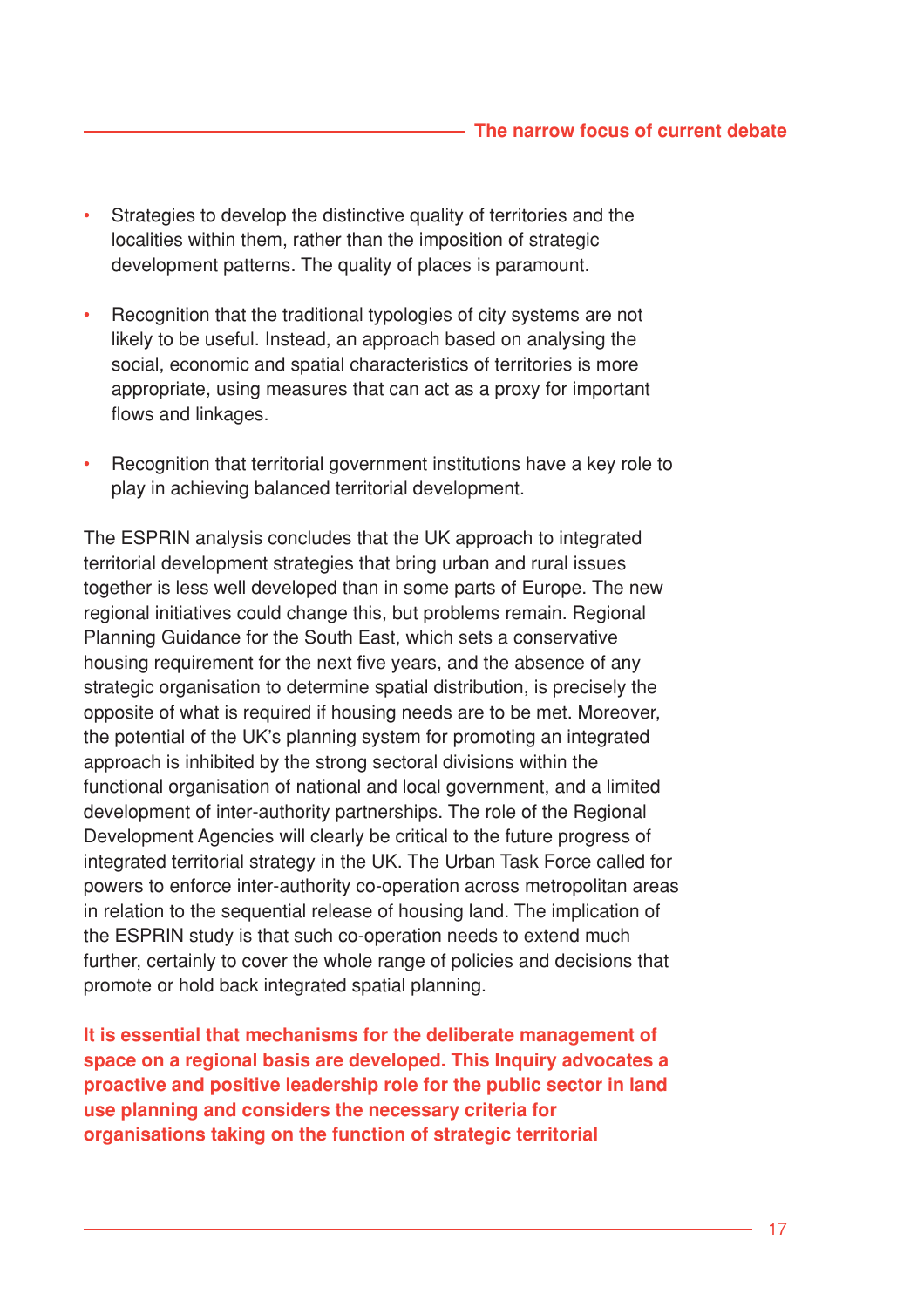## **Land for housing**

**management and the merits of the possible candidates.** The deliberate territorial management of space may also be facilitated by the new spatial planning frameworks being developed by the Regional Development Agencies and Regional Planning Bodies, both of which link to the European spatial development programme. Appendix 3 reports on these issues in more detail.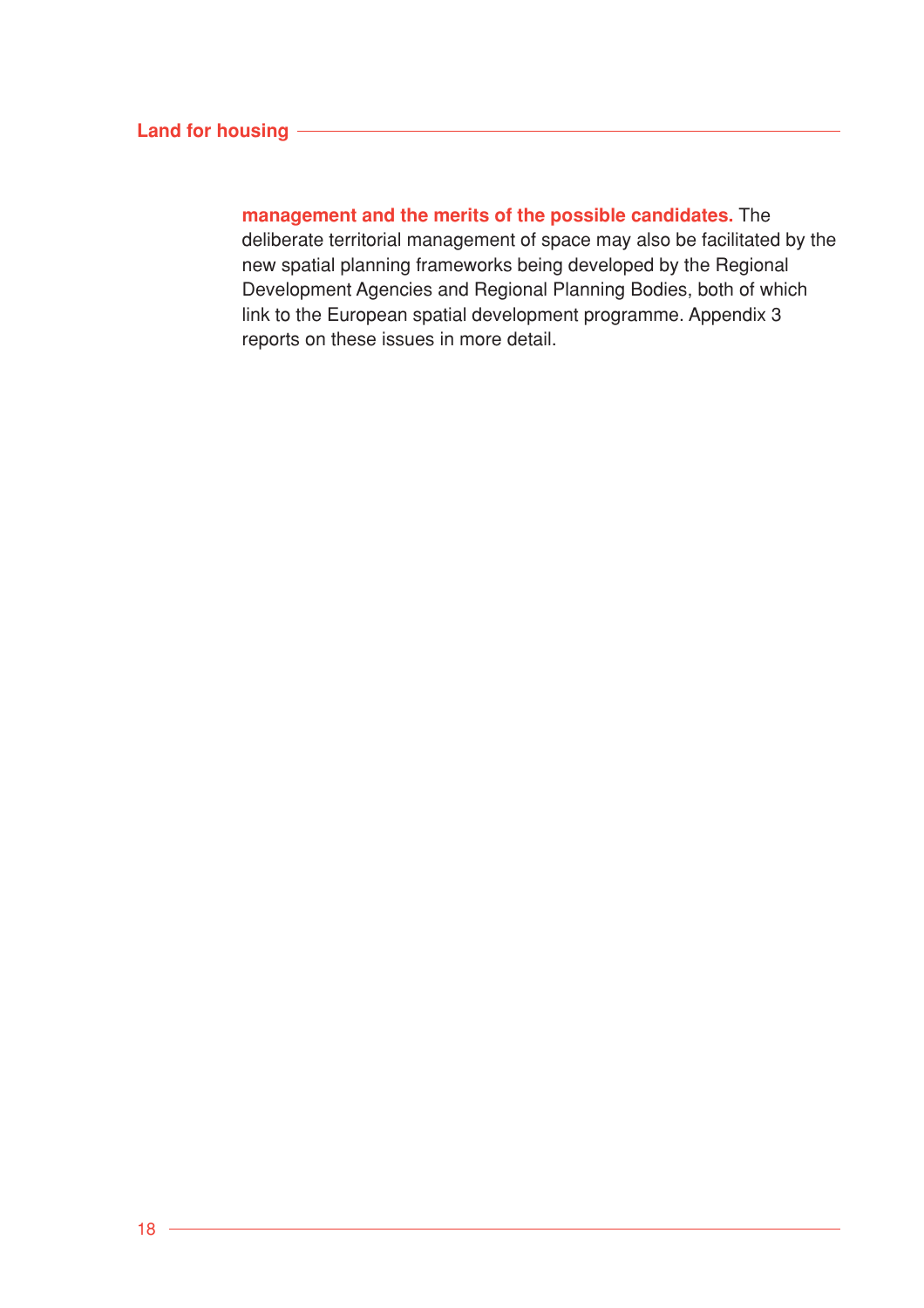# 4**Regional imbalance, land values and housing affordability**

The detrimental effects of regional imbalance are appearing most obviously in relation to housing, with knock-on effects for the wider economy. Large house price differentials block mobility between North and South, and create equally negative, though different, consequences for both.

## **High-value areas – problems of prosperity**

While the personal consequences of housing problems fall directly on individuals and households with low and medium incomes, the economic and social consequences affect the whole population. The inability to provide accessible housing for essential workers threatens the viability of communities. Current property prices present increasingly unacceptable consequences for young people in terms of financial risk. Many people are compelled to work hours destructive of relationships and family life in order to meet housing costs. Government itself has been forced to introduce short-term financial remedies to subsidise housing costs for key workers, such as interest-free loans. These remedies are clearly stopgap in nature and their introduction initiates a process that has no logical end. More seriously, subsidies in the context of an overall lack of supply may simply increase demand and push up prices.

There has been little public debate about a more permanent solution to these problems, although MPs in southern England have drawn attention to the consequences of a 'prosperity crisis' in areas where demand is pushing up house prices and leading to widespread vacancies in key public sector jobs. This has consequences for the quality of health care, education and other key services – for example, pupils in some prosperous areas of Britain are facing the danger of a four-day school week as the shortage of teachers begins to bite. While there are fundamental structural factors that have increasingly polarised incomes between social groups, these income disparities are exacerbated at times of high inflation in property prices. The current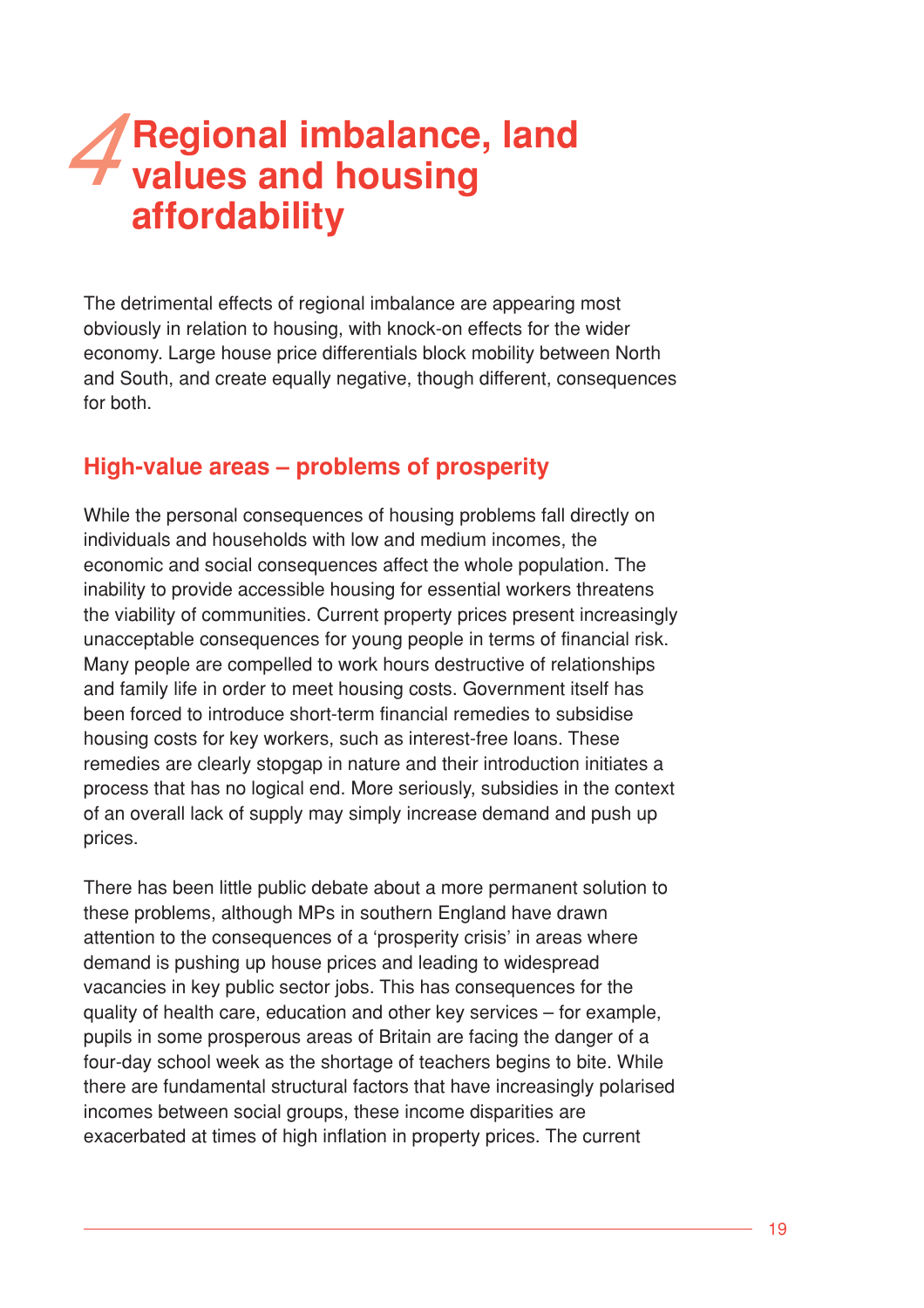#### **Land for housing**

critical situation reflects similar concerns in London and other parts of the South East in the late 1980s.

The London Mayor's Housing Commission (GLA, 2000) is one of the first official reports to recognise the need to assist those on low and moderate incomes who need less help than that provided by traditional social housing but cannot afford market housing. The Commission suggests the development of an intermediate market for perhaps 15 per cent of additional housing in London. The GLA's Scrutiny Committee on Affordable Housing (GLA, 2001) explores these proposals, notably with respect to key workers and the role that employers can play in ensuring provision. These proposals deserve careful consideration.

## **Low-value areas – problems of adversity**

Falling house prices in areas of low demand have created problems for owner-occupiers that are outside the scope of individual solutions. In many cases, households have levels of negative equity which have left them unable to sell, move or even repair their houses. In such situations, it is not acceptable for the public sector to take no action and wait until values drop to a level where developers buy the land at very low prices for clearance and redevelopment. Where individual solutions become impossible, there is a clear role for the public sector to act to provide the best possible collective options. The arguments for public sector intervention are reinforced because solutions will almost always require a diversified approach to the redevelopment of land with no demand. This should address questions of employment, transport and the overall quality of the local environment, so as to recreate value where none currently exists.

Clearly, the ability to coordinate such diversification is beyond the scope of individuals. The Urban Task Force has correctly emphasised the need to deal with questions of land supply at a regional or metropolitan area level. In this context, national statements are unhelpful. There is a need to think about the UK as a number of functional areas, not in the traditional concepts of geographical units like cities, suburbs or rural areas, still less in terms of 'North' and 'South'.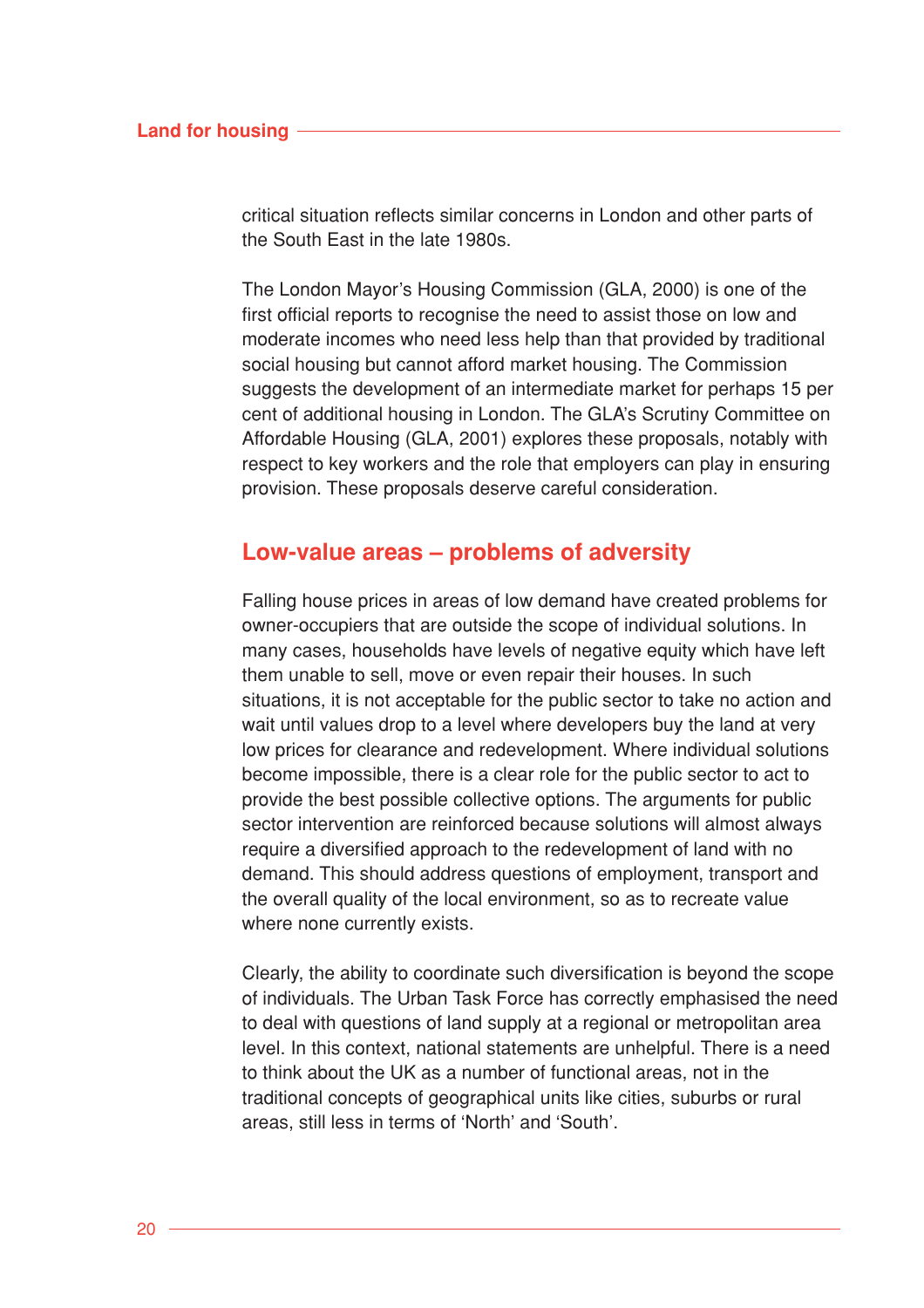Action to create the conditions and infrastructure necessary for correcting the national regional imbalance can clearly be taken only by government. All that an Inquiry of this kind can do is draw attention to the fact that, unless the question of regional imbalance is addressed, all other measures will be ineffective. The consequences for essential workers on medium to low incomes, the threat to essential services in communities and the hopelessness experienced by people in areas of low or nil demand are current realities and require an immediate, urgent response.

# **Land values and housing affordability**

Over the last three decades, house prices have risen by a factor of 20, while construction prices have risen by a factor of around 10. Evidence suggests that changes in house prices are related to real disposable incomes, availability of equity, personal sector gearing and interest rates. They do not necessarily follow more general trends in inflation.

Similarly, the average price growth of UK housing land has exceeded that of house prices over the long term. This average hides big regional and local disparities but, again, we would suggest that it is disequilibrium in demand and supply factors for land that are the cause of this pattern. Theoretically, land prices should tend to follow house prices, albeit with cyclical variations, as developers offer landowners a price that reflects their expectations regarding future house prices or possible future shortages in supply. In practice, however, average UK housing land prices have grown by 12 per cent per annum since 1979 compared with 7 per cent per annum growth in house prices over the same period.

This is no surprise in a land market where supply in areas of high demand is constrained. Developers will, in practice, pass any of their relative 'savings' in construction costs on to the landowner if they have to compete with others in order to secure a scarce commodity. This means that the relatively slow growth in construction costs relative to house prices may be translated into higher land prices in areas of high land demand and/or low supply.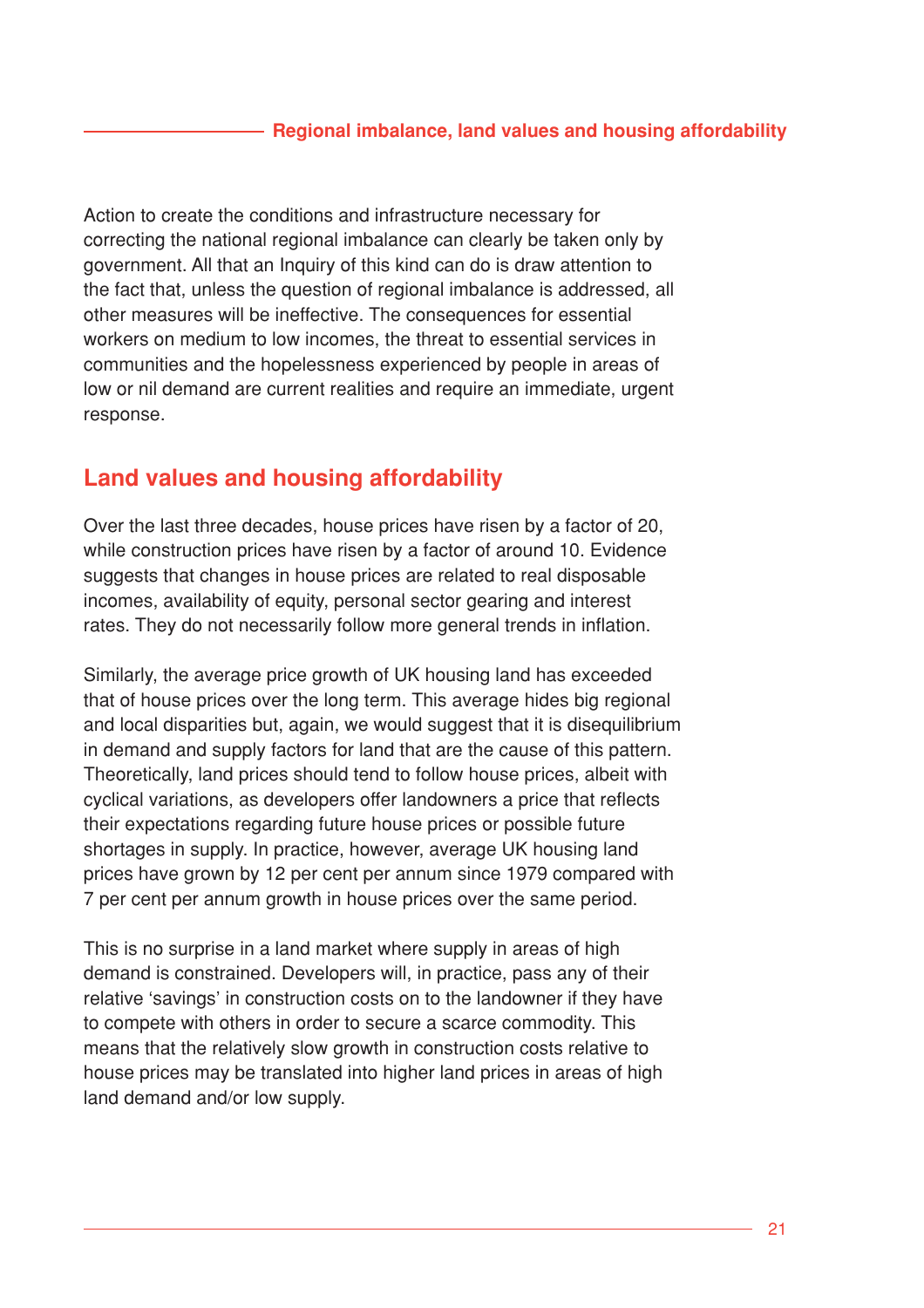While planning policy represents a significant constraint on land supply. the precise manner in which the relationship between planning and land ownership works through the land supply process is also related to the economic cycle and local patterns of land ownership and housing markets. Low supply of land for housing can result from higher values being paid for alternate uses, a reluctance of owners to sell existing land and plots – this is especially the case where renewal of existing housing stock is required – and a physical lack of land availability in a certain areas.

High land prices are especially problematic for social housing developers. Many have found it increasingly difficult to compete for sites in London and other parts of southern England. In these areas, there has been a growing reliance on securing land for social housing via planning gain.

Many households on medium to low incomes can service a mortgage equal to the cost of construction – it is the cost of the land that renders the home unaffordable through its effect on the ability of registered social landlords (RSLs) and other developers to build new affordable homes. Unfortunately, despite the initiatives on planning and construction in recent years, there has been very little new thinking on ways of addressing the price of land. The current system of using planning agreements to secure land for affordable housing only works where the development economics are such that developer, landowner and RSL mutually benefit. And, while there have been real improvements in the housebuilding industry, driven partly by the Housing Forum and partly by shortages in labour supply, technical innovation to improve performance is only part of the solution. The construction cost forms a relatively small element of the overall house price. In private housing, the final sales price is derived from what the market will bear, based on the construction and land cost, together with expected profits. Reducing the construction cost may simply result in higher profit margins for housing developers or feed though into higher land prices. This means that the high-profile efforts to reduce construction costs are not likely to reduce prices for the house purchaser.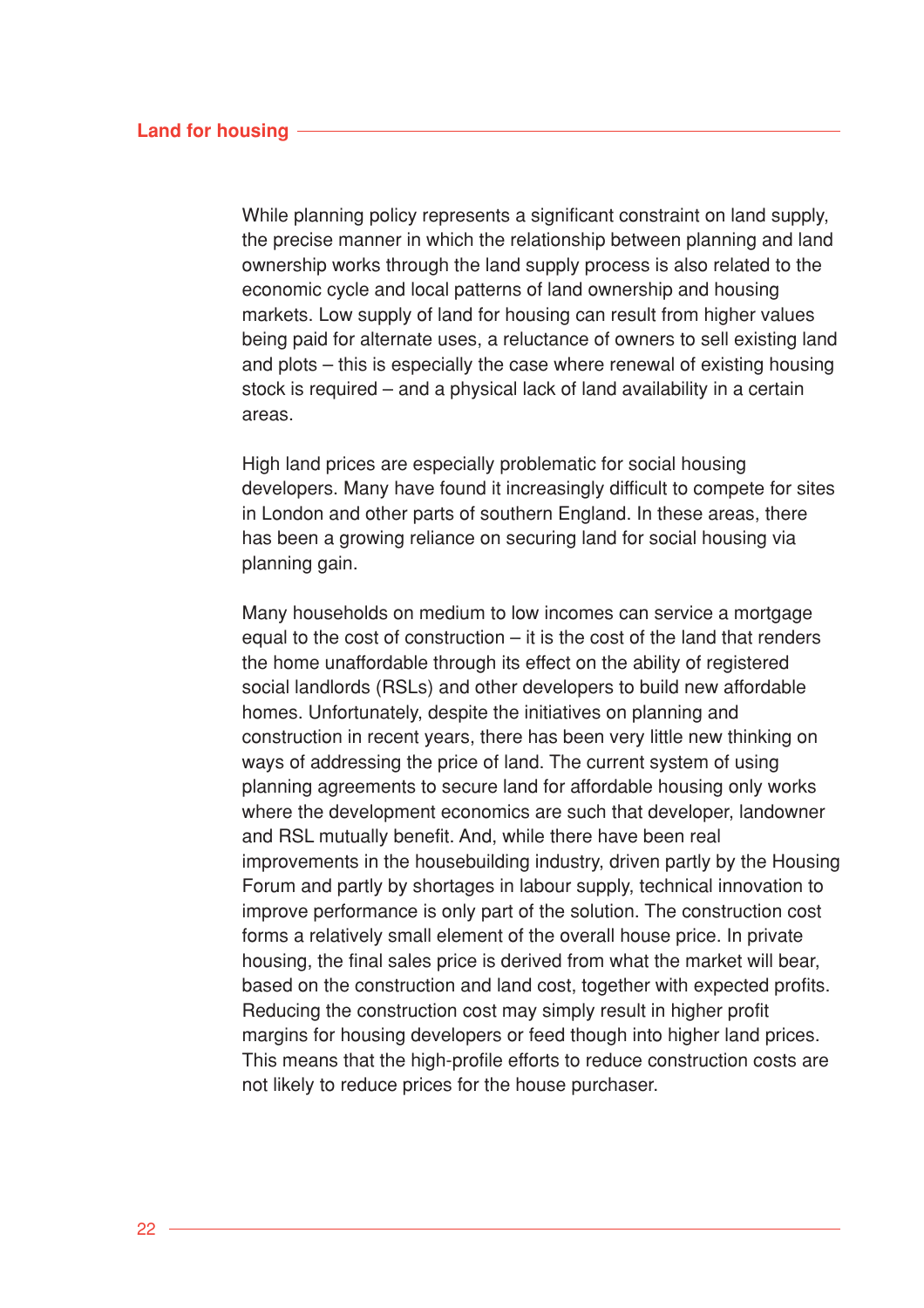## **Regional imbalance, land values and housing affordability**

**To help address the land pricing problem it may be necessary to import aspects of land supply models found in parts of continental Europe.** In both Germany and France, the private ownership approach to housing land supply is combined with a positive approach to land use planning through zoning and legally binding plans. Mechanisms like community land trusts have the potential to use land already in public sector ownership to provide equity options. These are described in more detail in Appendix 2.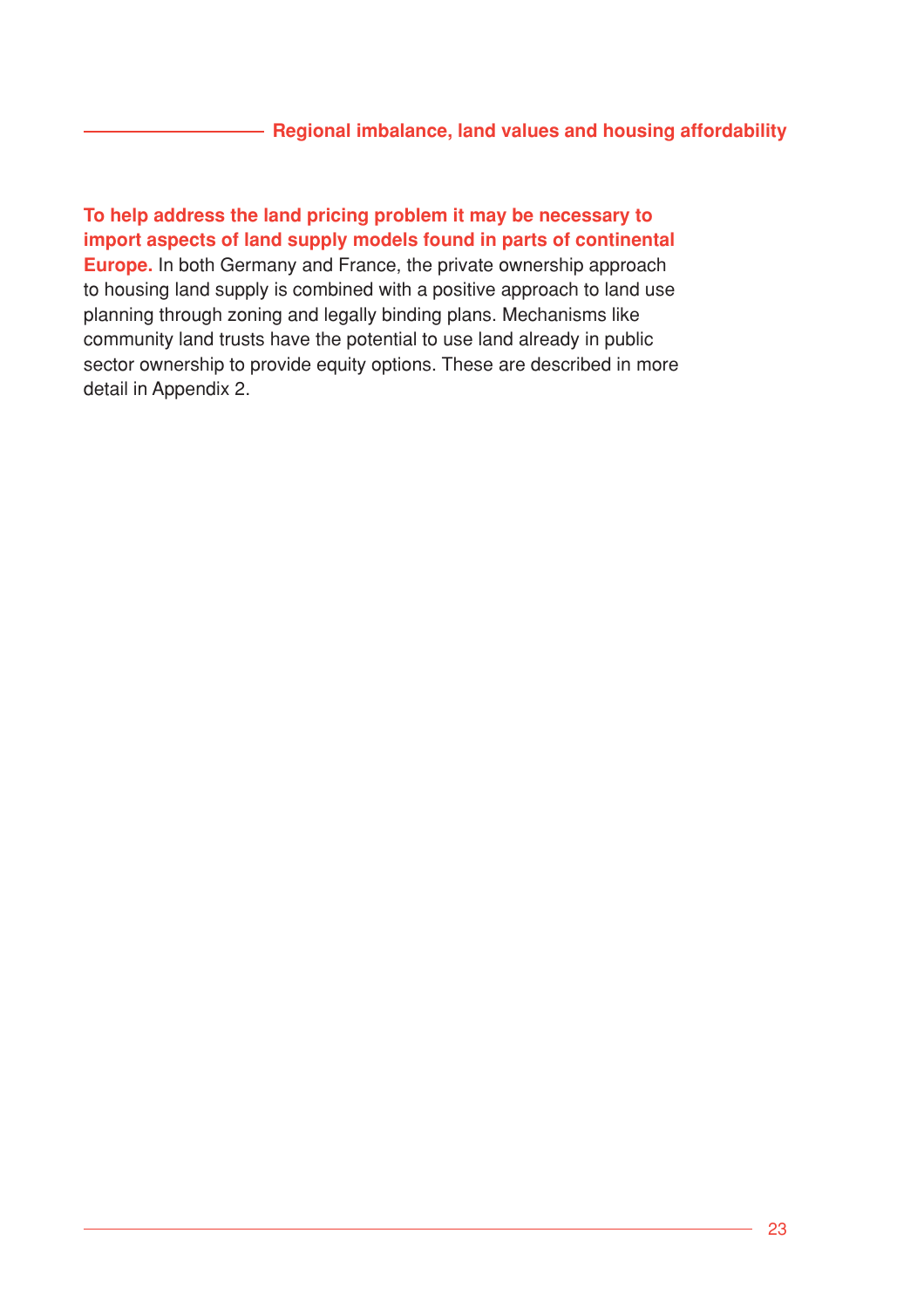# **Conclusions and<br>
Fecommendations**

Britain has an expensive and old housing stock. Moreover, for many years we have built proportionately less new housing than other developed countries with similar demographic structures. The social and environmental costs of an ageing housing stock are already substantial, yet pressure on the stock is growing fast because of changes to demography, lifestyles and working practices, as well as rising incomes. The high levels of international migration are also having an impact. These pressures are unevenly distributed, with southern England facing the bulk of the demand for additional homes. Simply constraining urban development in southern England will not solve the region's housing problems, nor will it solve those of the rest of the country.

The housing supply system is therefore facing three critical challenges for the twenty-first century:

- to redesign the planning system to meet additional housing requirements effectively when and where they arise
- to begin the process of reducing the average age of Britain's housing stock and raising overall housing quality by replacing outdated and often low-density homes that are uneconomic to refurbish
- to provide affordable housing to those who are unable to secure homes in the open market or ineligible for social rented housing.

In recent years, government has sought to develop a range of strategies for improving the supply of housing. However, this Inquiry is concerned that it may not be possible to implement the aspirations of these proposals, unless land and redevelopment issues are directly addressed. It also doubts whether existing mechanisms will in practice deliver the necessary supply of homes to meet emerging economic and social needs. We draw attention to the reliance of current policy on exhortation, in the face of known opposition, and the consequent danger that macro-economic goals will be put at risk.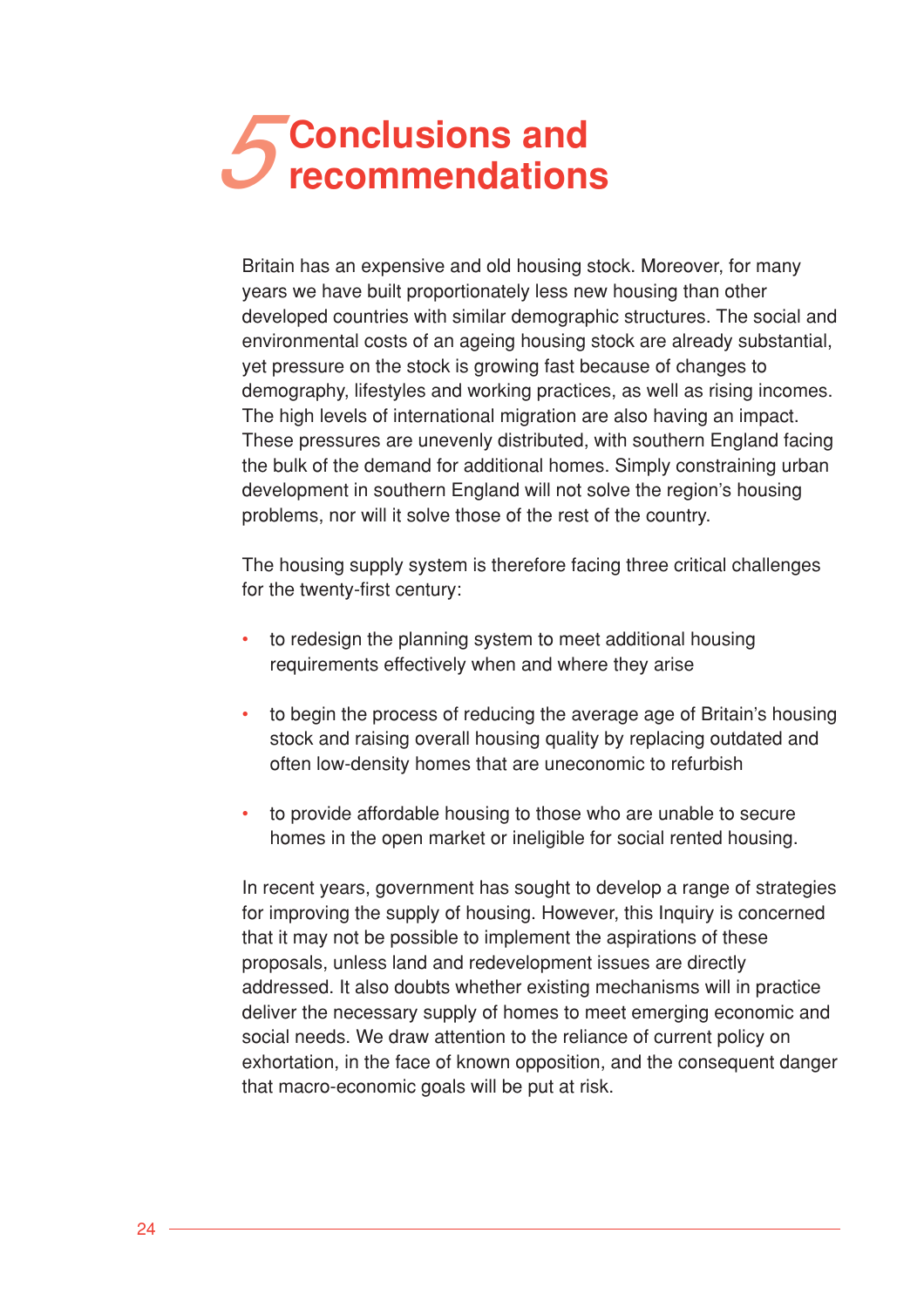The Inquiry has considered various ways in which the currently emerging policy framework could be improved or altered. Much research and debate will be needed to explore the implications of the points made in this report. Of particular importance are the following:

- There should be a fuller debate on the nature of housing demand and need. This should take into account the requirements arising from the emergence of new demands placed on the housing stock and the necessity of replacing dilapidated housing, as well as those resulting from demographic trends.
- Discussion about the supply of land for new housing must move away from the currently overly narrow green versus brownfield land debate. This must take into account the macro-economic needs of the UK, as well as the sustainability of both rural and urban economies.
- Increasing housing densities merely to avoid development on greenfield land may well be incompatible with the housing space needs of the twenty-first century – higher densities must be accompanied by innovation in housing design and building regulations.
- Government must bite the bullet on housing stock replacement. There will come a time when it is no longer possible to justify the environmental and social costs of maintaining inadequate housing and neighbourhoods.
- An important contribution to reducing housing affordability problems for lower paid workers would be to find mechanisms to address the price of land. Community land trusts and lessons from other European countries may have a role to play in regaining control of land in high-price areas.

There is also a need to reform planning practice within local authorities, so planning policy and development control are brought together and the current reactive development control culture of planners is overcome.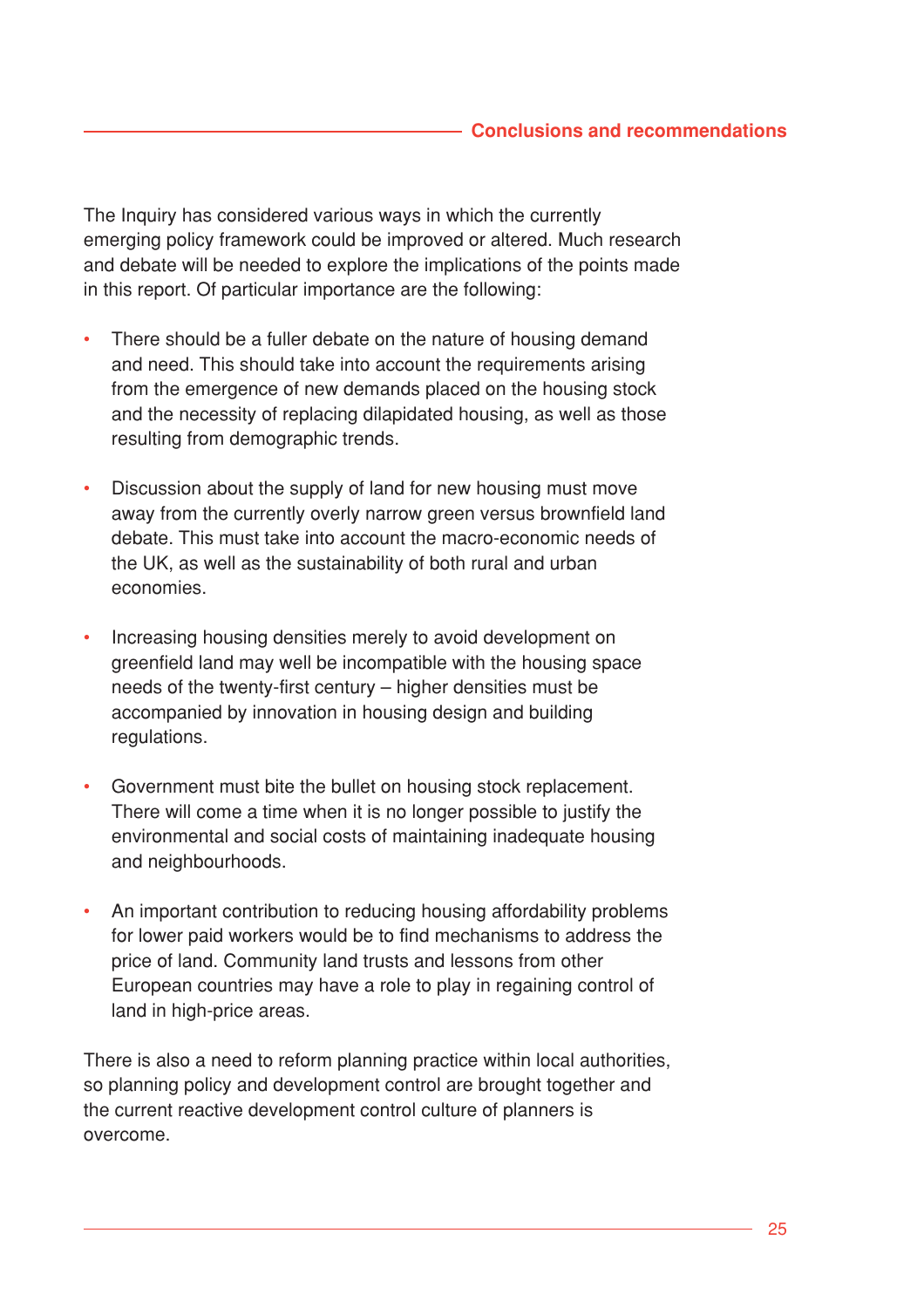#### **Land for housing**

Finally, reforming the housing supply system cannot simply be achieved by a series of individual, disconnected initiatives. The proactive territorial management of space must be placed on the political agenda. Policies need to be developed that encourage spatial balance in development and economic opportunity, both within and between regions. The shortterm nature of current policies – cramming more people into areas already considered attractive – cannot do more than defer housing problems at best. Only then will a more balanced approach to housing and economic development be possible.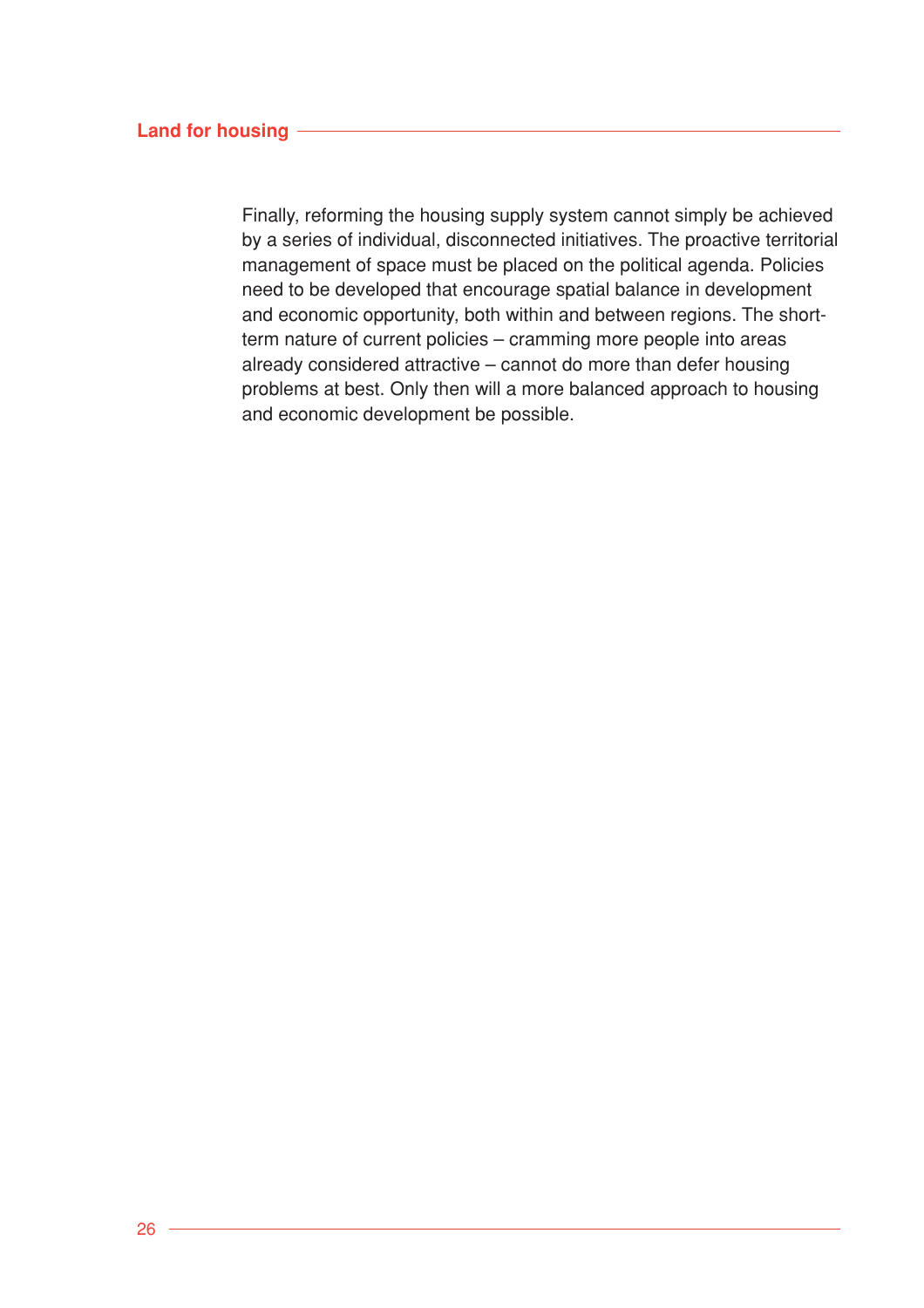# **Notes**

# **Chapter 1**

1 Information available on http://www.housing.dtlr.gov.uk/information/ index16.htm

# **Chapter 3**

- 1 The conversion of existing non-residential buildings into housing could rise to as much as 26,500 net new dwellings per year (DETR, 2000d), but this will not necessarily result in an increase in affordable accommodation. In London, conversion costs have escalated and the emphasis in recent years has been on the provision of luxury housing (Coupland et al., 1998).
- 2 Suburban-type areas with self-sufficient, city-type characteristics.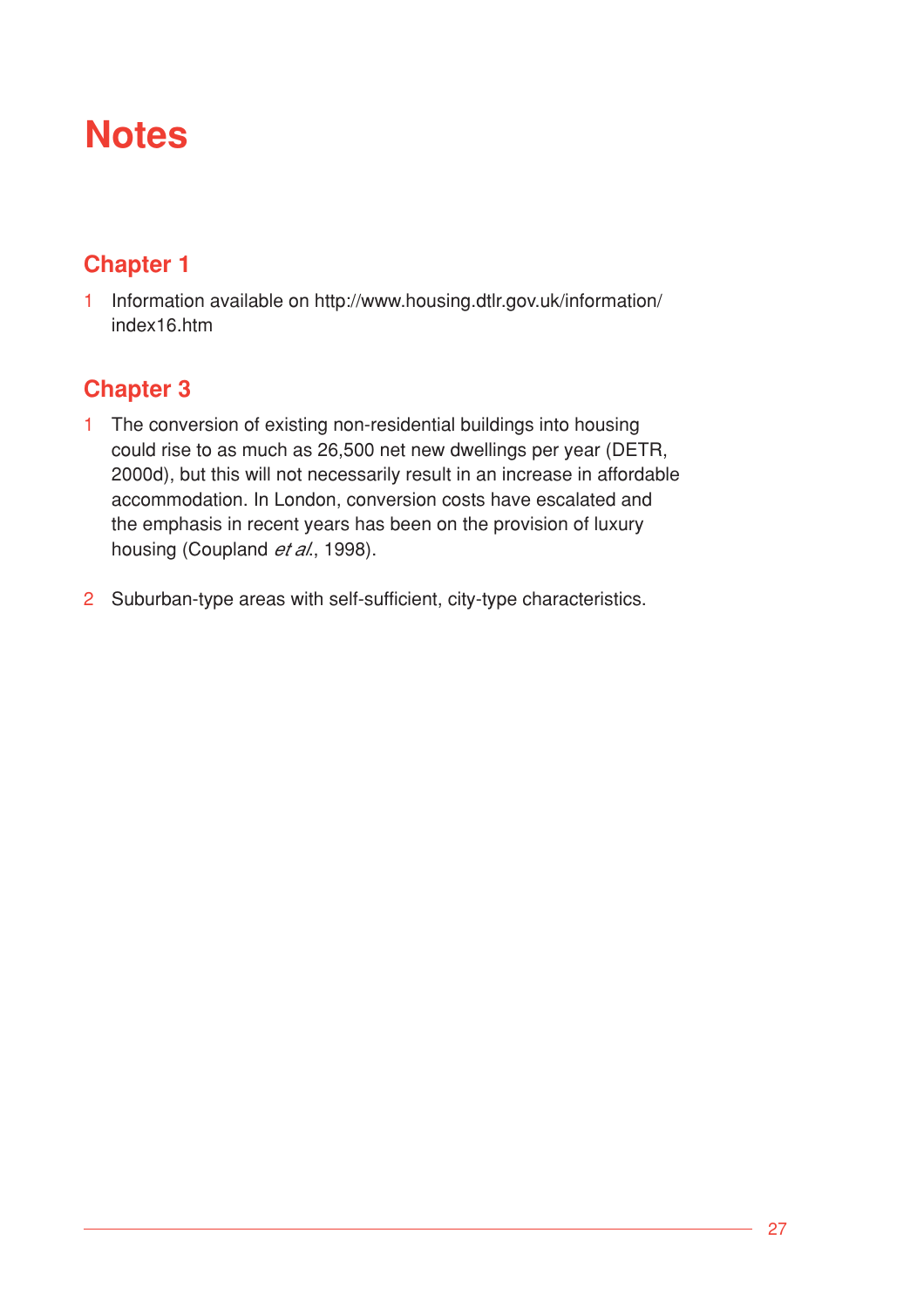# **Bibliography**

Acosta, R. and Renard, V. (1993) Urban Land and Property Markets in France. London: University College Press

Barlow, J., Cocks, R. and Parker, M. (1994) Planning for Affordable Housing. London: HMSO

Barlow, J., Jackson, R. and Meikle, J. (2001) Homes to DIY for: The UK's Self-build Housing Market in the Twenty-first Century. York: YPS for the Joseph Rowntree Foundation

Bate, R., Best, R. and Holmans A. (2000) On the Move – the Housing Consequences of Migration. York: YPS for the Joseph Rowntree Foundation

Bramley, G. (1999) 'The influence of planning on housing supply and economic performance', paper presented at University of Reading ESRC Colloquium on housing, property and competitiveness, May

Cheshire, P. and Sheppard, S. (1998) 'Estimating the demand for housing, land and neighbourhood characteristics', Oxford Bulletin of Economics and Statistics, Vol. 60, No. 3, pp. 357–82

Coupland, A. et al. (1998) *Back to the Centre.* London: Royal Institution of Chartered Surveyors

DETR (1998a) *Rethinking Construction*. London: Department of the Environment, Transport and the Regions

DETR (1998b) The Use of Density in Urban Planning. London: Department of the Environment, Transport and the Regions

DETR (1999a) Projections of Households in England. London: Department of the Environment, Transport and the Regions

DETR (1999b) Projections of Households in England to 2021. London: TSO

DETR (2000a) Planning Policy Guidance (PPG) 3: Housing. London: Department of the Environment, Transport and the Regions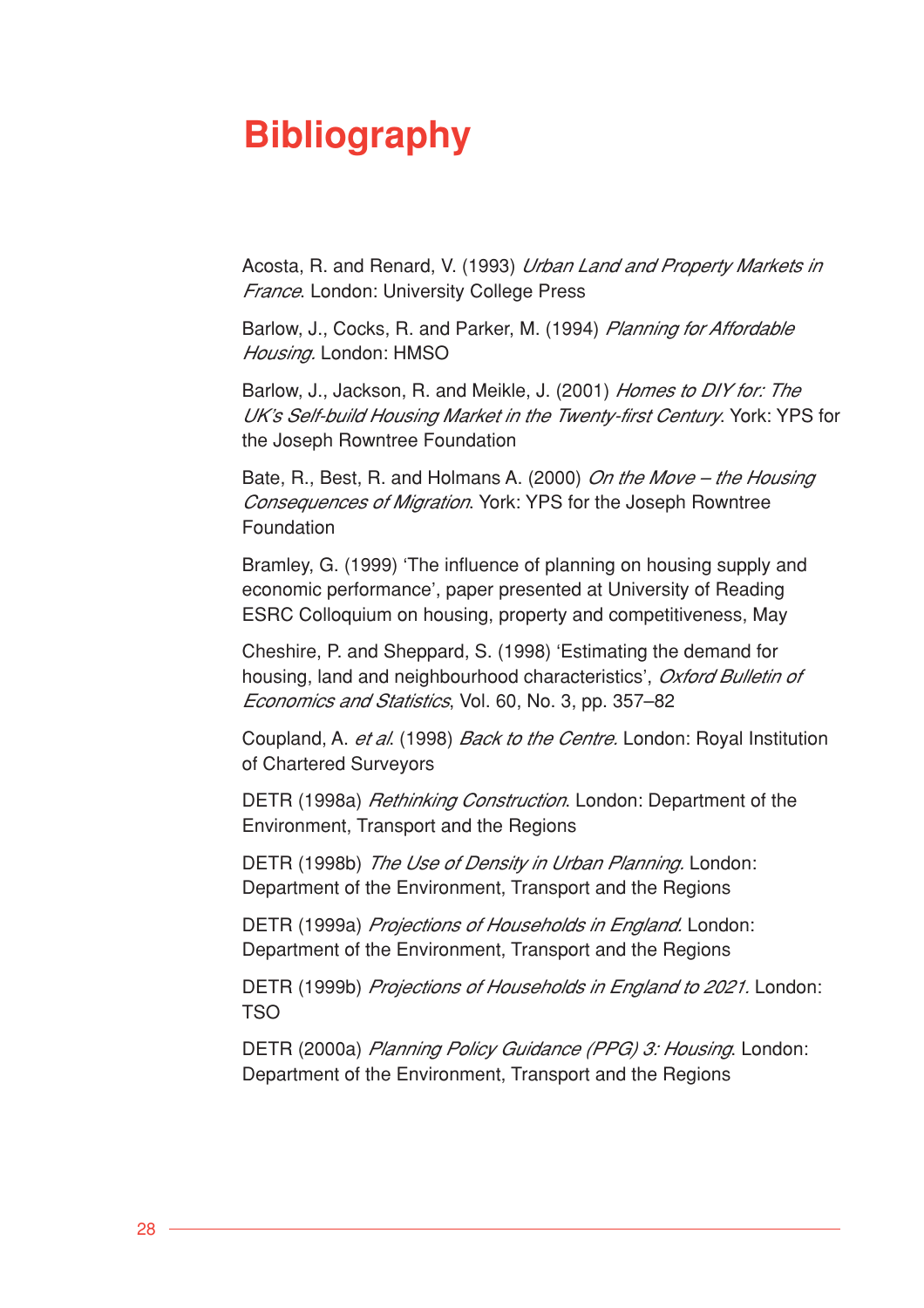## **Bibliography**

DETR (2000b) Housing Green Paper Quality and Choice: A Decent Home for All. London: Department of the Environment, Transport and the Regions

DETR (2000c) Our Towns and Cities: The Future. Delivering an Urban Renaissance. Cm. 4911. London: Department of the Environment, Transport and the Regions

DETR (2000d) Conversion and Redevelopment. Processes and Potential. London: Department of the Environment, Transport and the **Regions** 

DETR/MAFF (2000) Our Countryside: The Future. Delivering a Fair Deal for Rural England. Cm. 4909. London: Department of the Environment, Transport and the Regions/Ministry of Agriculture, Fisheries and Food

Dieterich, H., Dransfeld, E. and Voss, W. (1993) Urban Land and **Property Markets in Germany. London: University College Press** 

ESPRIN (2000) European Spatial Planning and Urban–Rural Relationships. The UK Dimension. Report available from Department of the Environment, Transport and the Regions. Full programme report available on www.nordregio.a.se.spespn/welcome.htm

GLA (2000) Homes for a World City. London: Greater London Authority

GLA (2001) Key Issues for Key Workers. Report of the Affordable Housing Scrutiny Committee. London: Greater London Authority

Gwilliam, M., Bourne, C., Swain, C. and Prat, A. (1999) Sustainable Renewal of Suburban Areas. York: YPS for the Joseph Rowntree Foundation

HBF (2000) PPG3. The Consumer Response. London: House Builders' Federation

Holmans, A. (2001) Housing Demand and Need in England 1996–2016. London: Town and Country Planning Association

Holmans, A., Morrison, N. and Whitehead, C. (1998) How Many Homes Will We Need? London: Shelter

Holmans, A., Kleinman, M., Royce Porter, C. and Whitehead, C. (2000a) Technical Report. London: Shelter.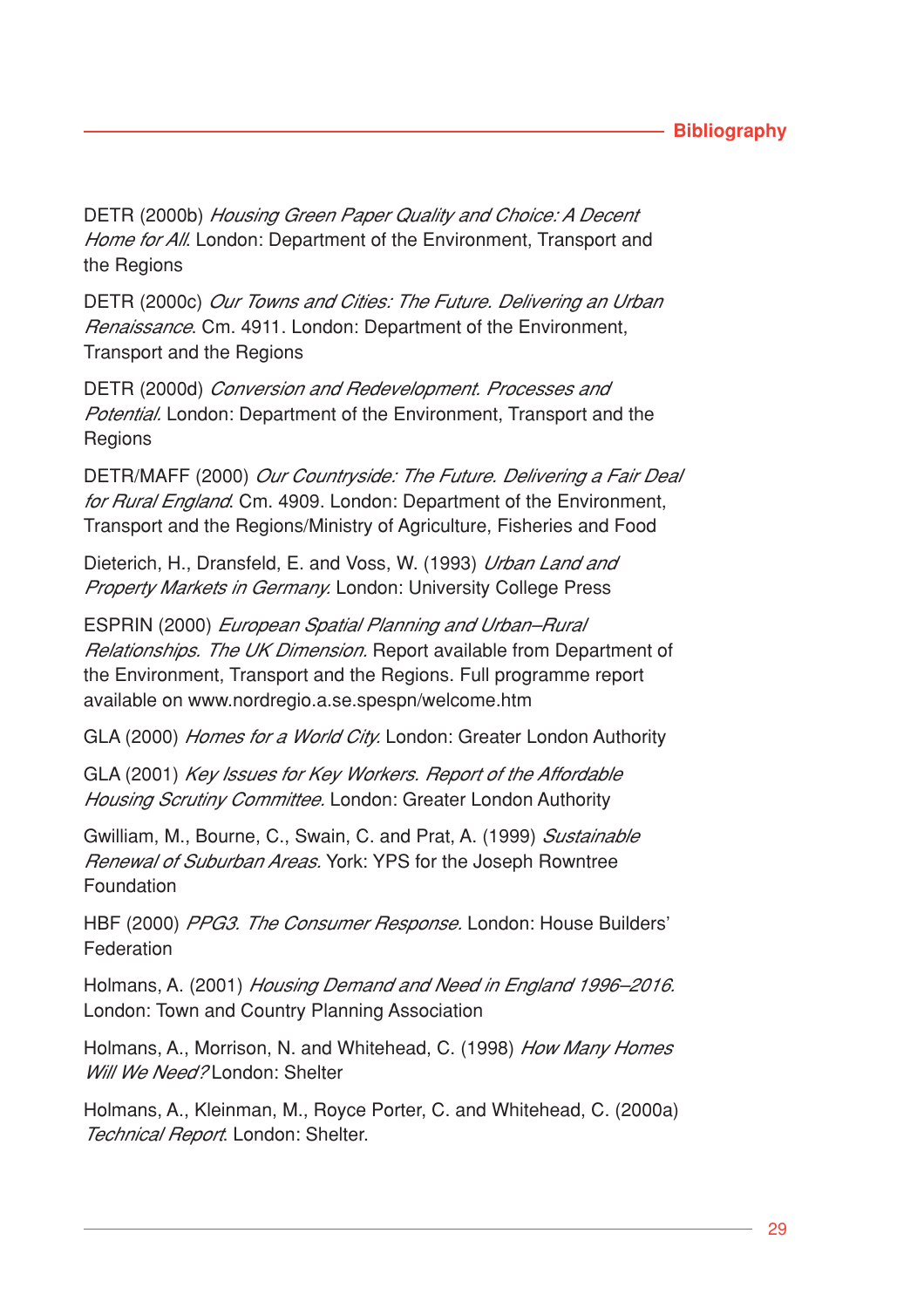#### **Land for housing**

Holmans, A., Kiddle, C. and Whitehead, C. (2000b) Housing Needs in the South East and London. An Update. Research Report III. Cambridge: Cambridge Centre for Housing and Planning Research

Lichfield, N. (1998) 'Land pooling for major development projects', Urban Villages Forum Newsletter, Autumn

Marshall, D., Royce, C. and Whitehead, C. (1998) Planning for Growth? Discussion Paper No. 97. Cambridge: Department of Land Economy

Monk, S. and Whitehead, C. (2000) *Restructuring Housing Systems:* From Social to Affordable Housing. York: YPS

Needham, B. and Verhage, R. (1998) 'The effects of land policy. Quantity as well as quality is important', Urban Studies, Vol. 35, No. 1, pp. 25–44

Office of National Statistics (2001) 1998 Based National Population Projections. London: TSO

Power, A. and Mumford, K. (1999) The Slow Death of Great Cities? Urban Abandonment or Urban Renaissance. York: YPS for the Joseph Rowntree Foundation

Prince's Foundation (2000) Sustainable Urban Extensions: Planned through Design. London: The Prince's Foundation

RICS (2000) Transport Development Areas: A Study into Achieving Higher Density Development around Transport Nodes. London: Royal Institution of Chartered Surveyors

Travers, A., Whitehead, C., Holmans, A. and Gordon, I. (2000) Housing in London: Future Perspectives. LSE London Discussion Paper No. 4. London: London School of Economics

Urban Task Force (1999) Towards an Urban Renaissance. Final Report of the Urban Task Force Chaired by Lord Rogers of Riverside. London: Department of the Environment, Transport and the Regions

Whitehead, C., Holmans, A., Marshall, D., Royce, C. and Gordon, I. (2000) Housing Needs in the South East. Discussion Paper 112. Cambridge: Department of Land Economy, University of Cambridge

Wright, J. (1992) 'Land trusts in the USA', Land Policy, April, pp. 83–6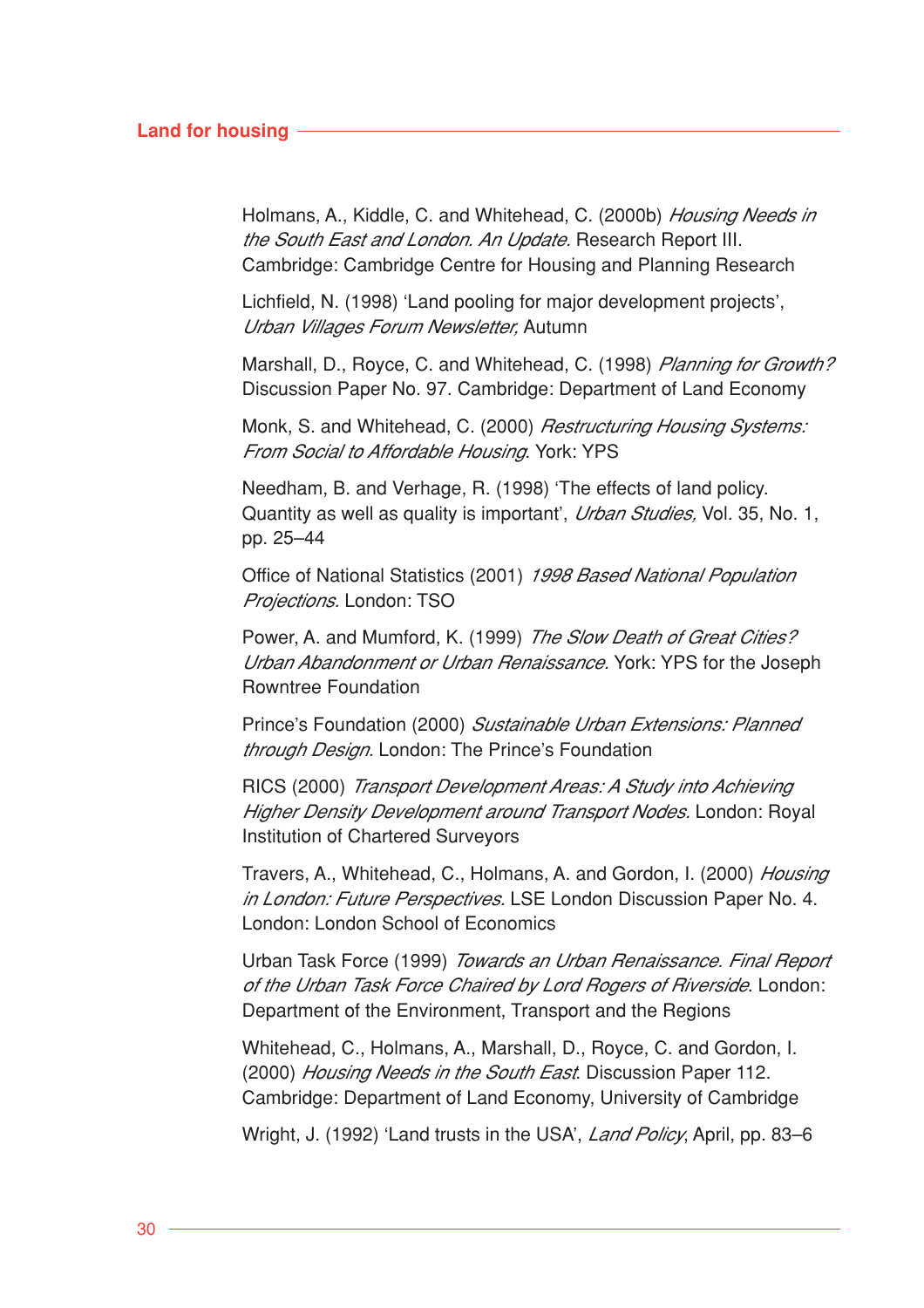# **Appendix 1: Projected demand and need**

# **Population and household projections**

The 1998 projections suggest that the population of England will be almost one million higher than had been projected on the basis of 1996 evidence. The main reasons for this increase are changes in the assumptions about international migration and slightly longer life expectation especially among men. Over 80 per cent of the projected population increase is expected to be in the South of England. Over 45 per cent is projected to be in London, mainly because of high inmigration. It is unlikely that such increases could actually be housed in London so there will be spillover pressures especially into the rest of the South of England.

The projected increase in population between 1996 and 2016 is expected to translate into an additional 3.5 million households (Table A1.1). Within this total, some 20 per cent are projected to be in London and a further 47 per cent in the rest of the South. In the Midlands and North of the country, the number of households will also increase but the rate of increase will be much slower, accounting for only one-third of the increase compared to nearly 50 per cent of current households.

We have to use the 1996-based projections to examine the nature of these households (Table A1.2). These projections suggest that over twothirds of the additional households will be single people.

# **New house building**

Over the last few years, housing completions have been running at around 150,000 per annum (Table A1.3). Within this total, around 22 per cent have been for housing associations and have provided traditional social housing. Needs for affordable housing over and above that available in the social sector have been met through the private rented sector with the assistance of Housing Benefit. The spatial pattern of completions shows only just over 50 per cent being provided in the South, with a slightly lower proportion in the market sector, especially in London. This pattern is very different from that for emerging housing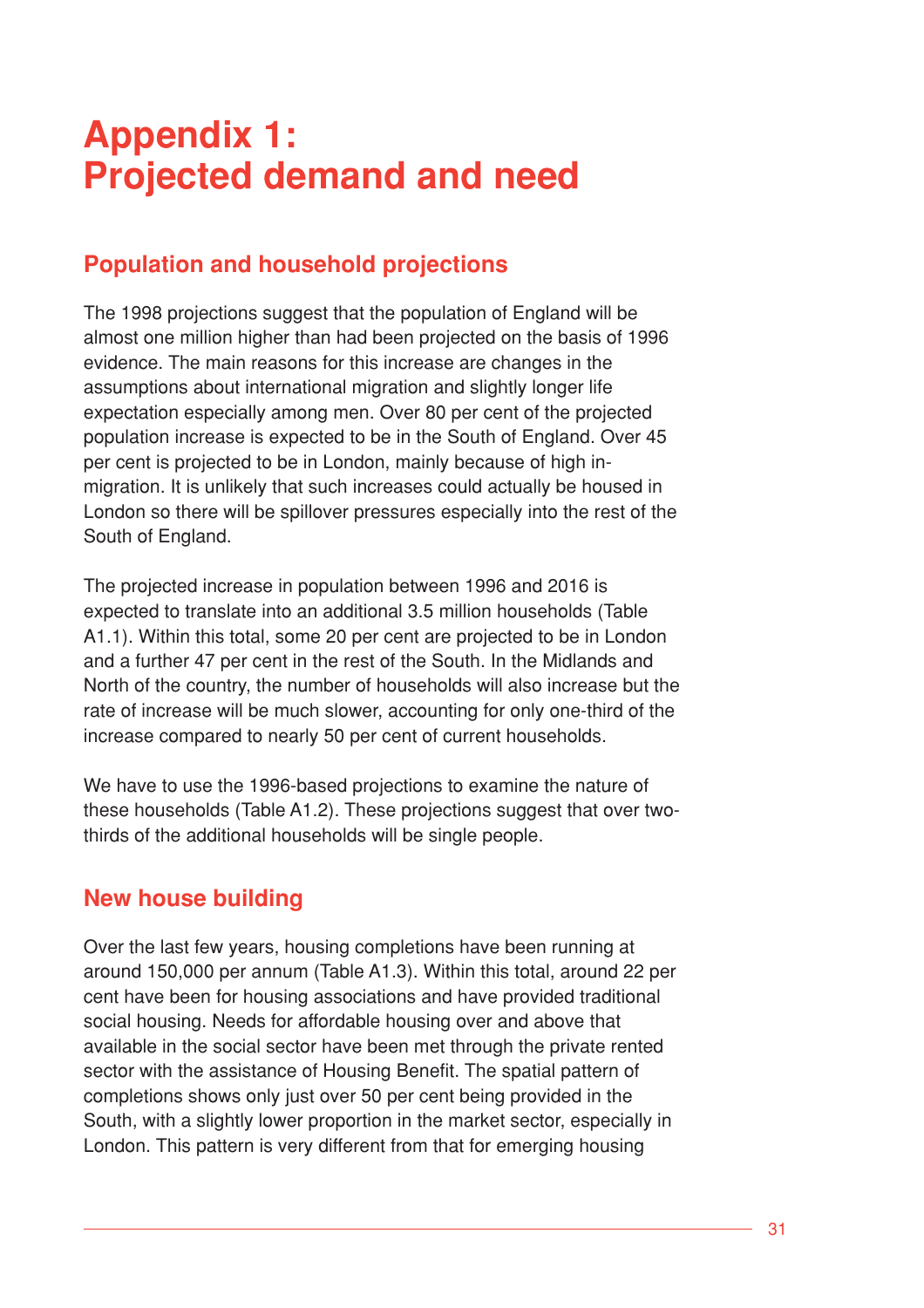needs which suggests that, if needs and demands are to be met where they emerge, over two-thirds of new building should be concentrated in the southern part of the country.

## **The need for additional housing**

The need for additional housing is considerably greater than that arising directly from newly forming households. Table A1.4 shows that, on current trends, once demolitions, increased second homes and vacancies are taken into account, some 4.5 million new dwellings are likely to be required between 1996 and 2016. Within this total, the net increase in the total stock would be some 3.8 million.

Taking account of continuing losses from the social sector through the Right to Buy, it is projected that perhaps 37 per cent of new provision should be affordable housing – including intermediate market housing – for example, for key workers – as well as traditional social housing. This cannot be achieved without very considerably higher levels of funding than are currently available.

|                                   | 1996          |     | 2016          |     | <b>Net increases</b><br>1996-2016 |     |
|-----------------------------------|---------------|-----|---------------|-----|-----------------------------------|-----|
|                                   | <b>Number</b> | ℅   | <b>Number</b> | ℅   | <b>Number</b>                     | ℅   |
| <b>North</b>                      | 5,986         | 30  | 6,590         | 28  | $+612$                            | 17  |
| <b>Midlands</b>                   | 3,816         | 19  | 4,367         | 18  | $+551$                            | 16  |
| London                            | 3,002         | 15  | 3,704         | 16  | $+702$                            | 20  |
| <b>South East</b>                 |               |     |               |     |                                   |     |
| (excluding London)                | 7,492         | 37  | 9.081         | 38  | $+1,680$                          | 47  |
| <b>England</b>                    | 20,186        | 100 | 23,733        | 100 | $+3,547$                          | 100 |
| Does not add because of rounding. |               |     |               |     |                                   |     |

#### **Table A1.1 1998-based projections of households in England, by region (thousands)**

Source: Holmans (2001).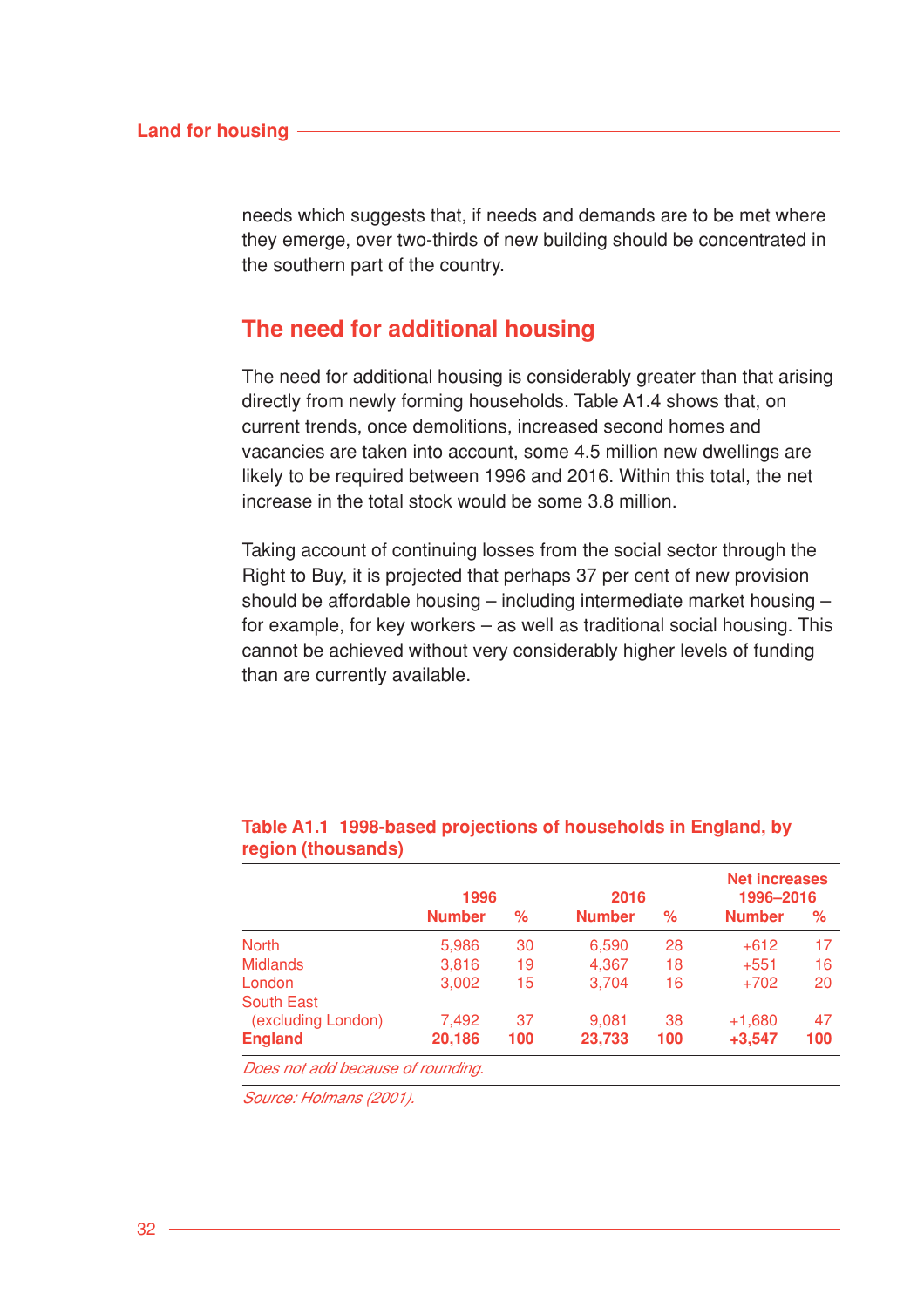|                                    | 1996   | 2016   | <b>Difference</b> | % of total<br>difference |
|------------------------------------|--------|--------|-------------------|--------------------------|
| Married-couple households          | 10,190 | 9,251  | $-939$            | 8                        |
| Cohabiting-couple households       | 1,479  | 2,660  | $+1,181$          |                          |
| Lone-parent households             | 1.040  | 1,173  | $+133$            | 4                        |
| Other multi-person households      | 1,543  | 2,171  | $+628$            | 20                       |
| Single-person households           | 5,803  | 7,934  | $+2,131$          | 68                       |
| Total*                             | 20,186 | 23,313 | $+3,127$          | 100                      |
| *Does not add because of rounding. |        |        |                   |                          |

### **Table A1.2 Households in England: by household type (thousands), 1996 based**

Source: Holmans (2001).

## **Table A1.3 New housebuilding in the 1990s (per cent)**

|                         | Completions (1996-98 average)<br><b>Housing</b> |             |              |  |
|-------------------------|-------------------------------------------------|-------------|--------------|--|
| <b>Region</b>           | <b>Private</b>                                  | association | <b>Total</b> |  |
| <b>North</b>            | 29                                              | 27          | 29           |  |
| <b>Midlands</b>         | 20                                              | 16          | 20           |  |
| London                  |                                                 | 18          | 9            |  |
| <b>Rest of South</b>    | 44                                              | 40          | 43           |  |
| England $(000s = 100%)$ | 123                                             | 22          | 146          |  |

Source: Holmans et al. (2000a).

## **Table A1.4 Newly arising demand and need for new housing, 1996– 2016 (thousands)**

|                                                         | <b>Owner-occupied Affordable</b><br>and market rented housing |        | <b>All tenures</b> |
|---------------------------------------------------------|---------------------------------------------------------------|--------|--------------------|
| Net increase in households                              | 2,904                                                         | 643    | 3,547              |
| Increase in secondary residences                        | 100                                                           | O      | 100                |
| Net increase in vacant dwellings                        | 124                                                           | 41     | 165                |
| Adjustment for sales to sitting tenants                 | $-785$                                                        | $+785$ | 0                  |
| Net increase in housing stock                           | 2,343                                                         | 1,469  | 3,812              |
| New provision to offset demolitions<br>and other losses | 540                                                           | 200    | 740                |
| <b>New provision demanded and</b><br>needed             |                                                               |        |                    |
| <b>Numbers</b><br>(i)                                   | 2,883                                                         | 1,669  | 4,552              |
| (ii) Proportion                                         | 63                                                            | 37     | 100                |

Source: Holmans (2001).

L.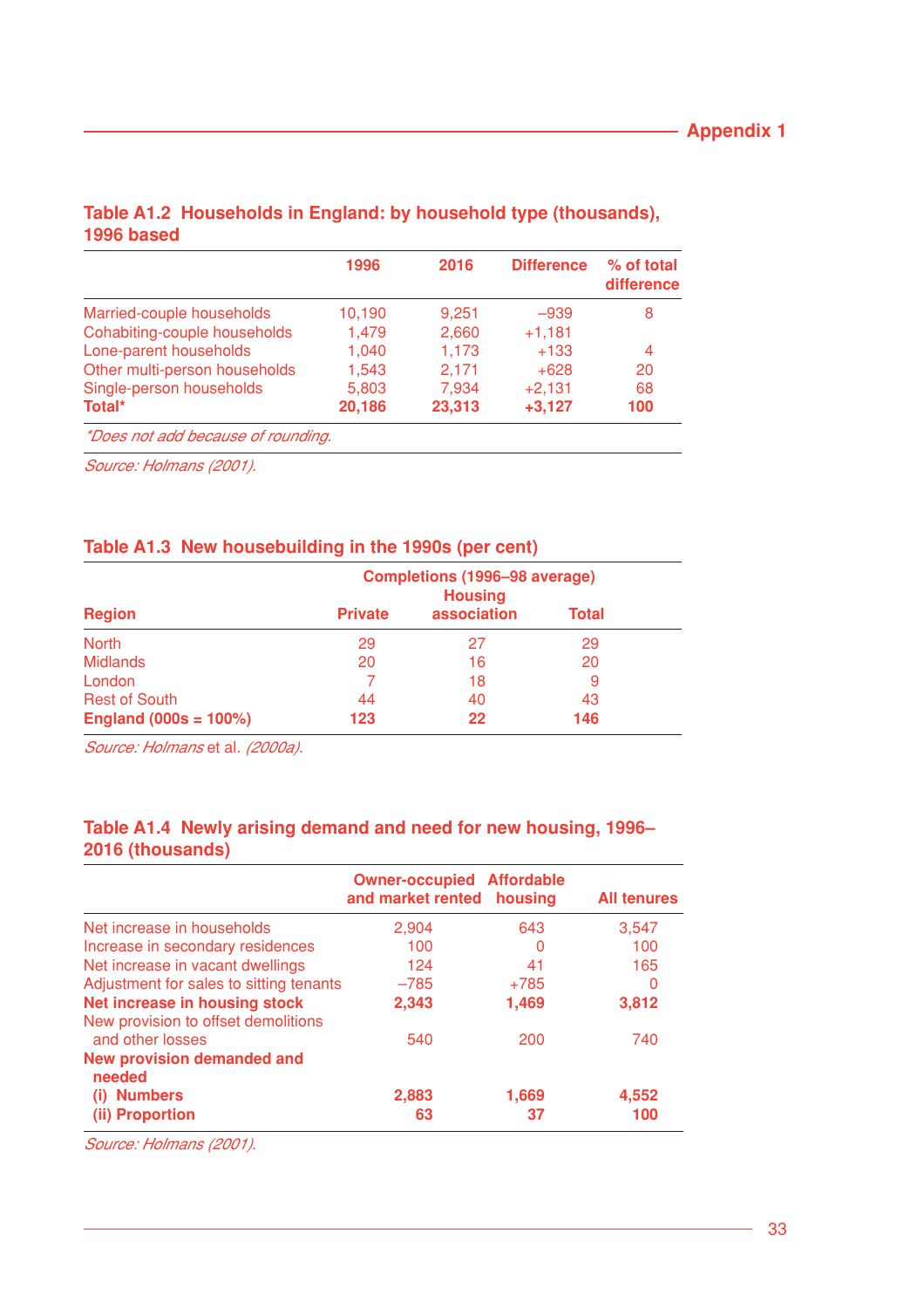# **Appendix 2: Land pooling and community land trusts**

In many countries, **land pooling** is the preferred way by which economically viable redevelopment sites are assembled (Lichfield, 1998). Under this system, land assembly is facilitated by individual property owners 'pooling' their property rights to allow development to occur on an amalgamated site. The process may be voluntary, encouraged by various incentives, or involve some form of compulsion (Acosta and Renard, 1993; Dieterich et al., 1993; Needham and Verhage, 1998). The critical issue for land pooling models is to develop a mechanism by which all owners are given an incentive to participate and not to withhold 'ransom' parcels of land. Ensuring that the resulting site in which the owners take an interest is more valuable than the 'prepooled' sites is a fundamental prerequisite for success.

Examples of approaches to land pooling can be found in France and Germany. Germany's approach to land pooling is exceptionally powerful and involves a mechanism known as *Umlegung*. Most countries have the ultimate land intervention mechanism of compulsory purchase, but legal measures available to influence plot layouts are absent in all but Germany. *Umlegung* is normally used for greenfield sites, but it can also be used for urban renewal (Dieterich et al., 1993). Broadly, the process is led by the local authority, which determines the area for the Umlegung, in conjunction with its local plan. Land designated in the local plan for streets, public space or other similar amenities is appropriated. The remaining land is returned to the private owners in relation to the value (or area) they possessed prior to the Umlegung. When land value is used as a basis, the owner has the pay the difference between his or her former plot and the anticipated value of the new serviced plot. When the basis is land area, the local authority keeps – within specified limits – some land equal to the value of the increase created by the Umlegung itself. German local authorities also have a right of pre-emption to purchase land for public needs, although this is not extensively used.

Another approach is that of France. Here, local authorities also have rights of pre-emption to buy development land. These are linked to the publication of the local plan and provide local authorities with the option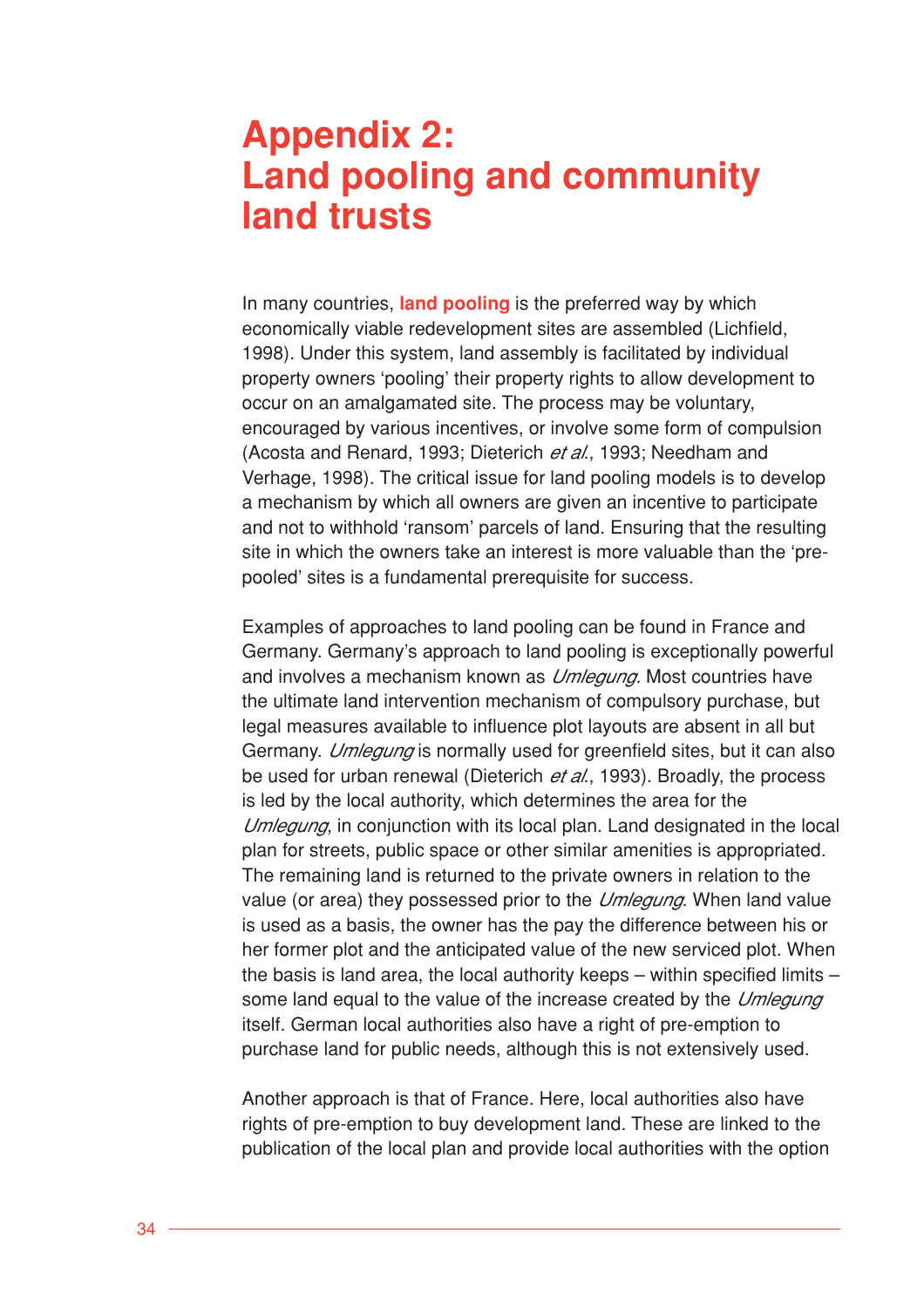to buy land at prices up to a stipulated upper limit. The limit is linked to the price that would be achieved under a compulsory purchase. This mechanism provides local authorities with a potentially powerful land policy instrument. It can, however, work against them. If the local authority does not take up its 'right to buy', then the local plan designation for the particular land in question will change to a normal 'private land use' allocation. If the local authority does exercise its right to buy, but does not develop the land within five years, then the original owner has a right to buy back the land. The right-to-buy development land gives local authorities leverage in the development process, although, as in Germany, this right is used only rarely.

Land pooling is not without its critics and a number of concerns have been raised:

- Voluntary systems where there is a need for agreement amongst all owners and payments by landowners for infrastructure are felt to be economically regressive. This is because those without plots do not benefit from the increased plot values which generally follow land pooling.
- The impact of land pooling can be very weak and slow, and fail to keep up with the pace of housing demand.
- The acceptability of compulsion in land pooling models has been questioned. There have been suggestions that the European Convention on Human Rights may be used to uphold individual landowners' property rights in these circumstances, although this might also threaten powers of 'conventional' compulsory purchase.

Another approach to the assembly of land is the use of **community land trusts**, as practised in the USA. Land trusts are private, non-profit organisations which operate at the local and regional level using voluntary devices such as direct land purchase, land donations and exchanges, and tax-exempt easement gifts.<sup>1</sup> Some commentators argue that land trusts have advantages over mainstream regulatory systems of land use control because they are controlled from the grassroots level (Wright, 1992).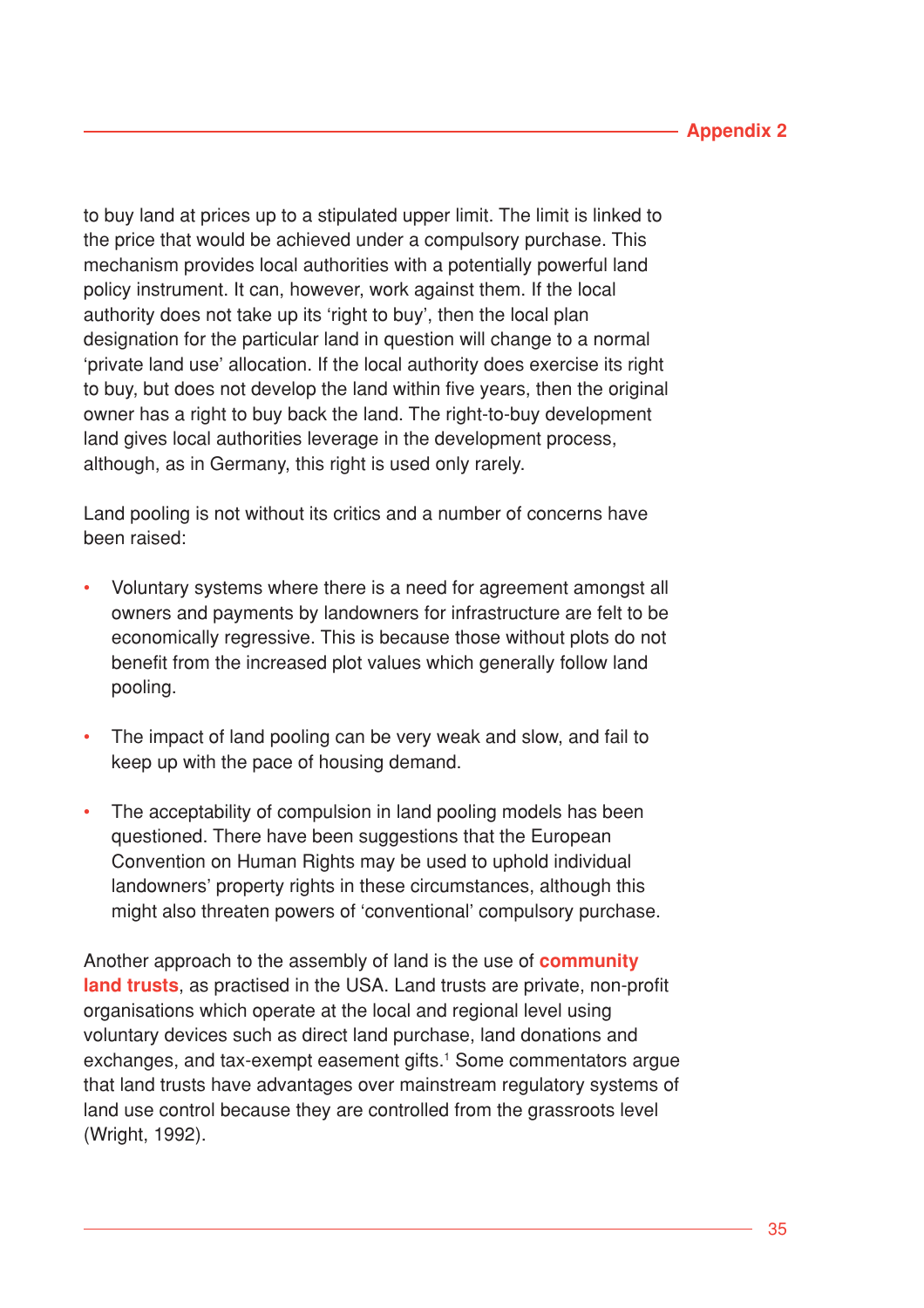In the USA, land trusts have generally been used to *conserve* land, but in principle the device might be used to support the assembly of land for any socially desirable purpose. While it is easier to imagine trusts working in the case of land that has a *lower* rather than *higher* alternative use value, this approach may have some merit in a housing development context. Land previously held by individual owners would be held by a trust, donations would be supported by tax breaks and the trust would receive an income from development. The trusts' activities and the nature of the development would have to comply with given criteria for the tax exemptions to be granted.

The essence of a community land trust<sup>2</sup> is the simple idea that the value that can be derived from land within a community should be protected and made available for the long-term benefit of that community. This can be achieved by separating rights over the use of land from the freehold ownership. This ancient British system of dividing freehold and leasehold ownership has proved to be a uniquely adaptable and enduring approach to the structuring of capital and the layering of mutual self-interests. Community land trusts (CLTs) can be seen as a twenty-first century manifestation of the feudal system, now reengineered to protect and promote the common good. All the possible schemes looked at so far can be carried out within existing law in England and Wales.

Recent work on CLTs has focused on two commonly occurring situations:

- The disposal and refurbishment and redevelopment of local authority housing estates and other publicly owned assets, in order to provide good quality, affordable housing as part of a wider scheme to diversify investment and forms of tenure.
- The need to consolidate fragmented ownership in areas of mixed land uses and mixed tenure housing in need of repair and modernisation, and requiring coordinated and collective action to secure investment and execute the work. Although these homes are typically in inner city areas of Victorian and Edwardian terraced housing, areas of more recent suburban housing may need similar treatment as the housing stock ages and becomes more problematic to maintain.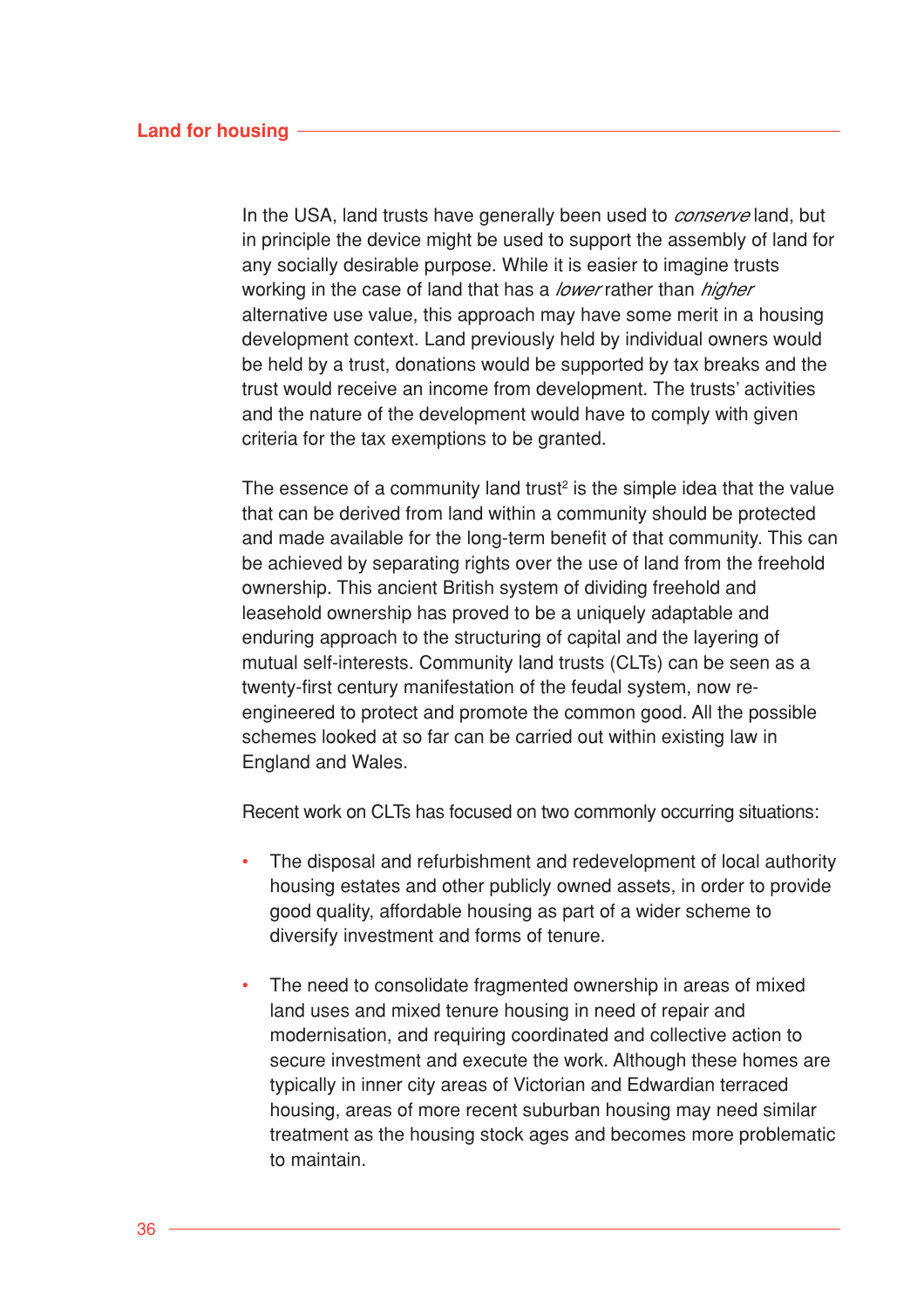#### **Appendix 2**

The emphasis on housing as core assets distinguishes CLTs from the community development trust movement, which has rarely assumed ownership of housing assets, favouring more commercial property or buildings with a community use. However, CLTs have much in common with community development trusts (CDTs) and do not need to be seen as an entirely new institutional form. The community interest is a common feature of both approaches. However, as housing is the predominant land use in residential neighbourhoods – deprived or not – it is potentially a more effective and valuable means by which communities can control or influence what happens in their neighbourhood, over the long term as well as at the outset of a regeneration scheme.

A CLT is created by the transfer of land to a charity (which might be a trust or a company limited by guarantee) set up for the benefit of that community. The land might be vacant, might be housing or nonresidential assets. The assets might be commercially valuable, if not now, then in the future. The CLT then grants other bodies that want to use or occupy the land interests that retain for the CLT a long-term interest. The CLT might grant both short- and long-term leases, up to 99–125 years, subject to a ground rent which might be index linked or incorporate stepped periodic increases to retain its value in real terms. The CLT might also sell freeholds subject to charges that return money to the trust in defined circumstances. The ground rental could be reviewed to incorporate elements of rack rental or a turnover rent on revenues, once initial borrowing for refurbishment or redevelopment has been serviced. This would be applicable in circumstances where the lessee has not paid an initial premium for the lease, as would commonly be the case in the transfer of an urban local authority housing estate. In many respects, CLTs would be rather like landowners such as the Grosvenor Estate, which has both a long-term income and interest in the well-being of a particular area.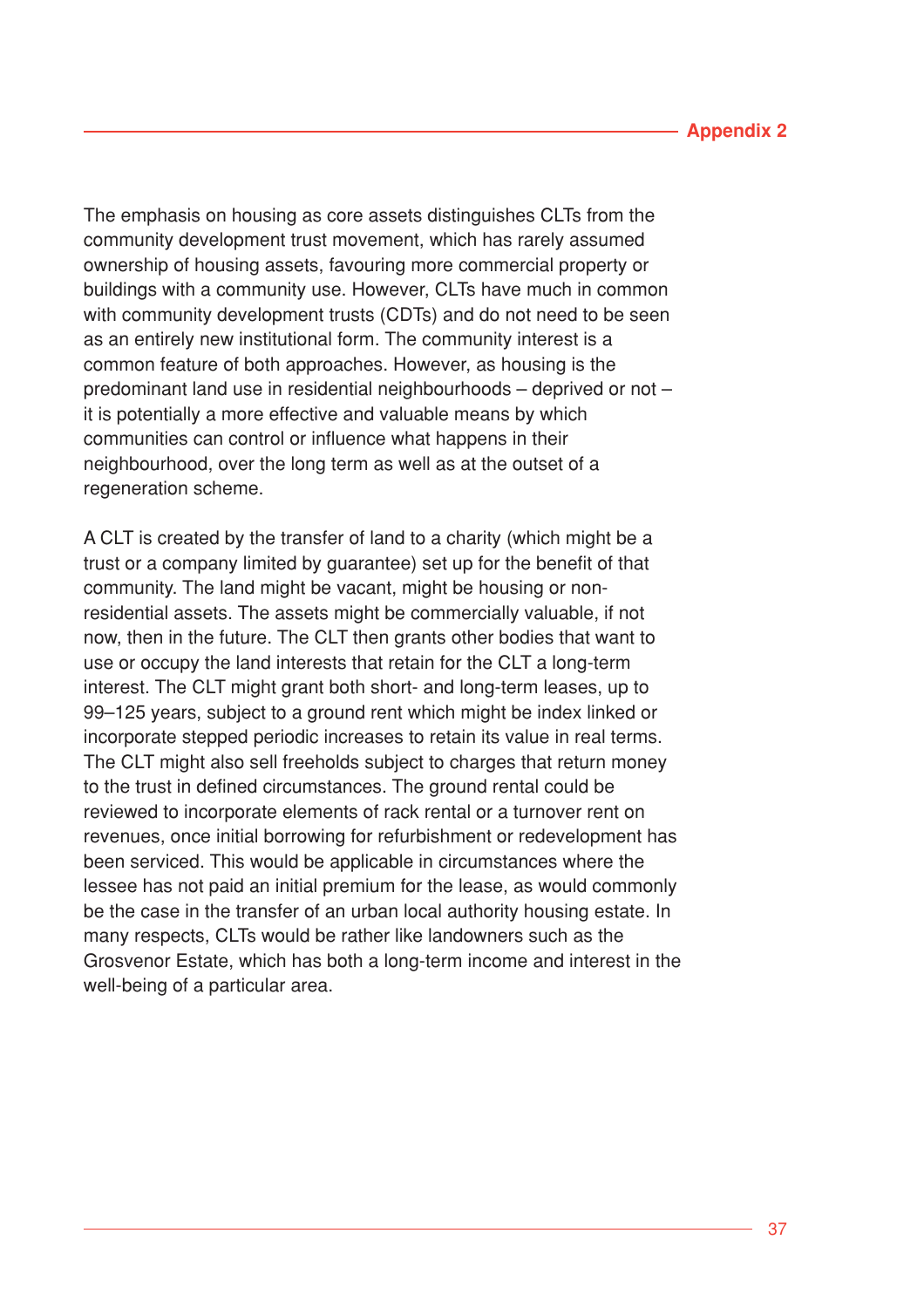The advantages of this are:

- The CLT becomes a community-based charity with a secure income on which to base its activities. The income may be small at first, but it is certain and very long-term. This can make an enormous difference to the sustainability of a charity. It can use its income, however modest, to lever in match funding from other regeneration funds, grant-making charities, the National Lottery and the European Community, confident in the knowledge that it already has guaranteed cash flow and regular income of its own.
- If freehold and rental values in the neighbourhood increase, the CLT, and through it the community, can share the benefits. It is often unclear whether successful regeneration creates any real benefit for the people who lived in the area before the regeneration.
- A CLT can be an important symbol of the status to be accorded to the 'voice of the community' in the initial negotiations to set up a scheme, in the delivery of the scheme and in the post-development period. It also provides a clear legal structure for identifying the roles and interests of all the parties involved.

Each CLT would want to agree its own objectives, but they are likely to be general charitable objectives for the benefit of a geographically defined community. The CLT would have a long-term income, so it would definitely not want to have objects tied to a specific regeneration scheme, essentially a short-term activity which might extend over ten years or so. It would be much more like some of the older charities with wide-ranging charitable objectives that change focus as needs change over time.

The CLT would need to see its interest in land as the underlying investment that funds it, not its reason for existing. Partly for this reason and partly because of the regulatory framework, it is not envisaged that CLTs would be RSLs, even though the principal assets may be housing. If there are social or other forms of affordable housing as part of the property portfolio, then it is most likely that this would be owned by an RSL holding a long lease and paying ground rent to the CLT. The ground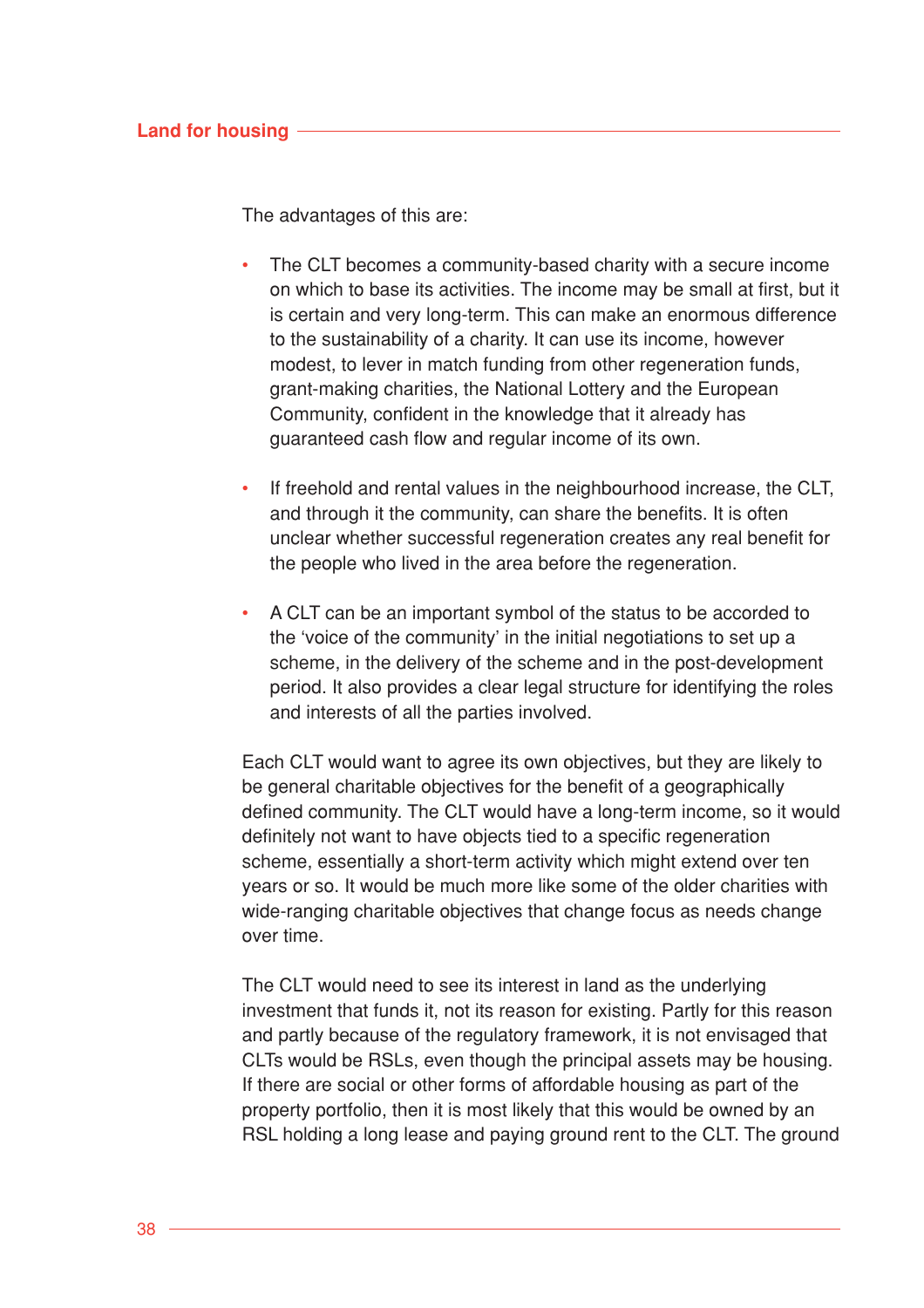rent must not be so high as to make the scheme unviable, but this is a powerful way of ensuring that the benefits of enhanced value stay in that community and are controlled by it. This is an increasingly significant issue as RSLs become larger and operate across many different local authority areas. The RSL could be an existing RSL, or a new community-based housing association set up for the scheme, which could be a fully mutual organisation if appropriate. The important issue, however, is to separate the investment and management of all types of housing from the operation of the CLT, which need have no immediate or day-to-day involvement in those concerns.

In situations in which owner-occupiers might benefit, there may be a rather different emphasis on the use of housing assets. Typically, in areas where there are vacant houses or properties that need to be rebuilt or are in need of major repair, owner-occupiers on low incomes might be better off and have their interest best protected by giving the freeholds to a CLT and then receiving back long leases of the repaired or redeveloped houses. The CLT, by collecting together properties in a variety of different ownerships, can facilitate and manage more costeffective outcomes for occupiers, not least through their capacity to raise finance on the strength of a more secure asset base. Owner-occupiers would repay borrowings through a ground rent until debt was repaid. Houses could revert to individual ownership or stay with a CLT, as owners might recognise the advantages of knowing that the CLT would continue to work for the benefit of their area.

# **Notes**

- 1 Donations of development rights.
- 2 This section is based on a paper prepared for the Joseph Rowntree Foundation by Catherine Hand, Stephen Hill and Graham Moody.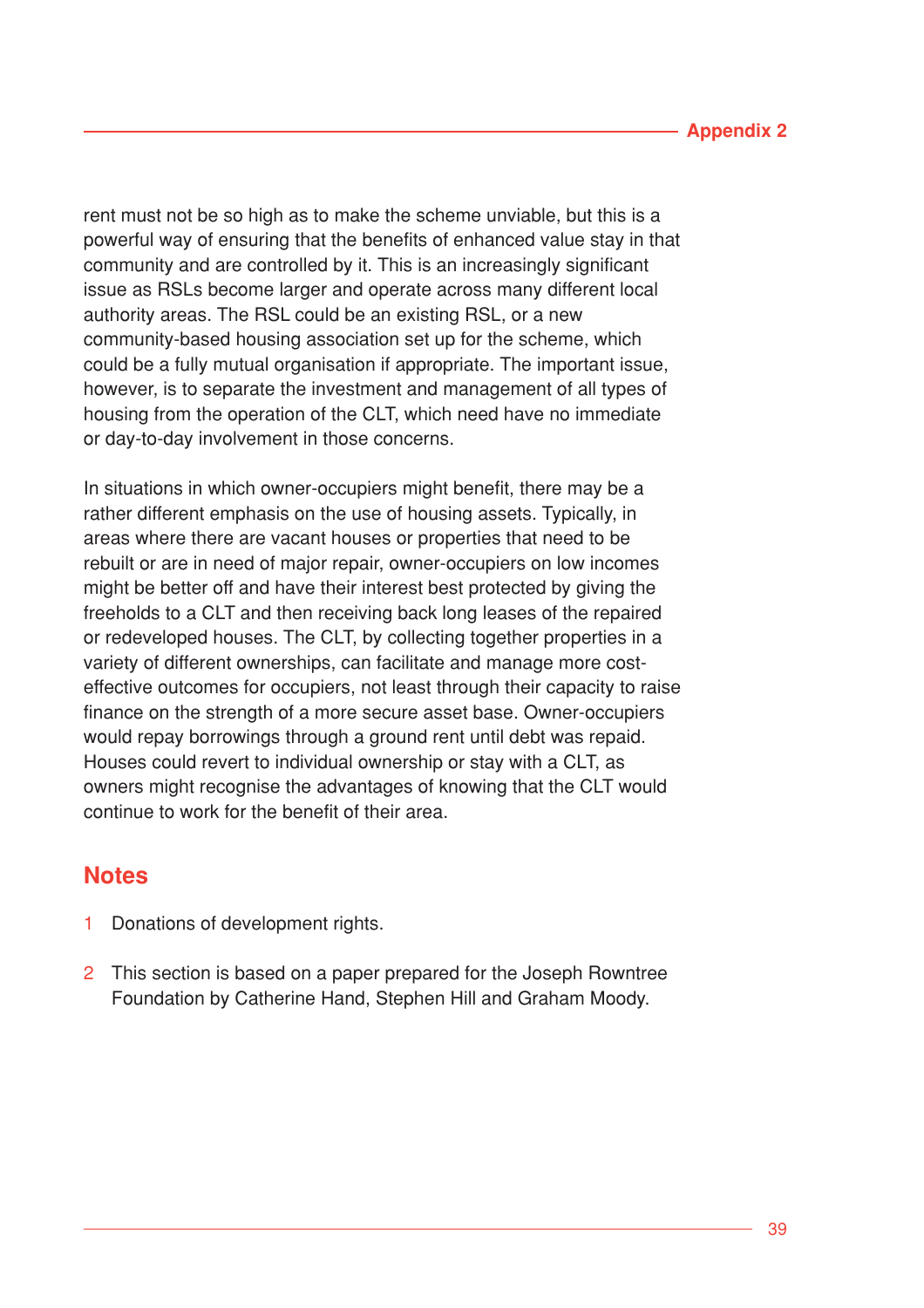# **Appendix 3: Planning and proactive public sector leadership**

The main vehicle for strategic territorial management is the system of statutory development plans. However, its emphasis on land use has largely restricted the capacity to anticipate strategic change in the national and regional economies. Moreover, the system can only cope with the emerging sustainability agenda in a cumbersome fashion. Since 1980, interventions in land supply have been largely ad hoc (e.g. the Urban Development Corporations). The expertise associated with land development activities in bodies such as English Partnerships, the Welsh Development Agency and the Scottish Development Agency has only slowly diffused into more strategic initiatives associated with the Single Regeneration Budget (in England) and the national strategies for regeneration being pursued in Scotland, Wales and Northern Ireland.

The European Spatial Development Programme, as a framework for facilitating the EU's Regional and Social Fund objectives, provides an emerging context for extending traditional land use planning concerns to a more effective engagement with issues of social inclusion, economic development and sustainability. The Government's intention, announced in the Urban and Rural White Papers, to encourage Local Strategic Partnerships in England can act as the context for developing new agencies concerned with facilitating land supply, and for piloting of new forms of instrument for rationalising land development processes.

The extension of National Planning Guidance in England, Scotland and Wales to encompass sustainable development and social inclusion more adequately as legitimate planning objectives is beginning to move the traditional focus of planning beyond land use concerns. In the housing field, this is best illustrated by the development of affordable housing as a strategic planning issue. Currently, the provision of affordable housing has largely been dealt with at a tactical and local level, reflecting existing National Planning Guidance. But the growing calls from Regional Planning Bodies to deal with the issue strategically are beginning to impact upon national governments. In Wales, a national strategic housing framework is under development and, in England, the Regional Planning Bodies are working in partnership with the Housing